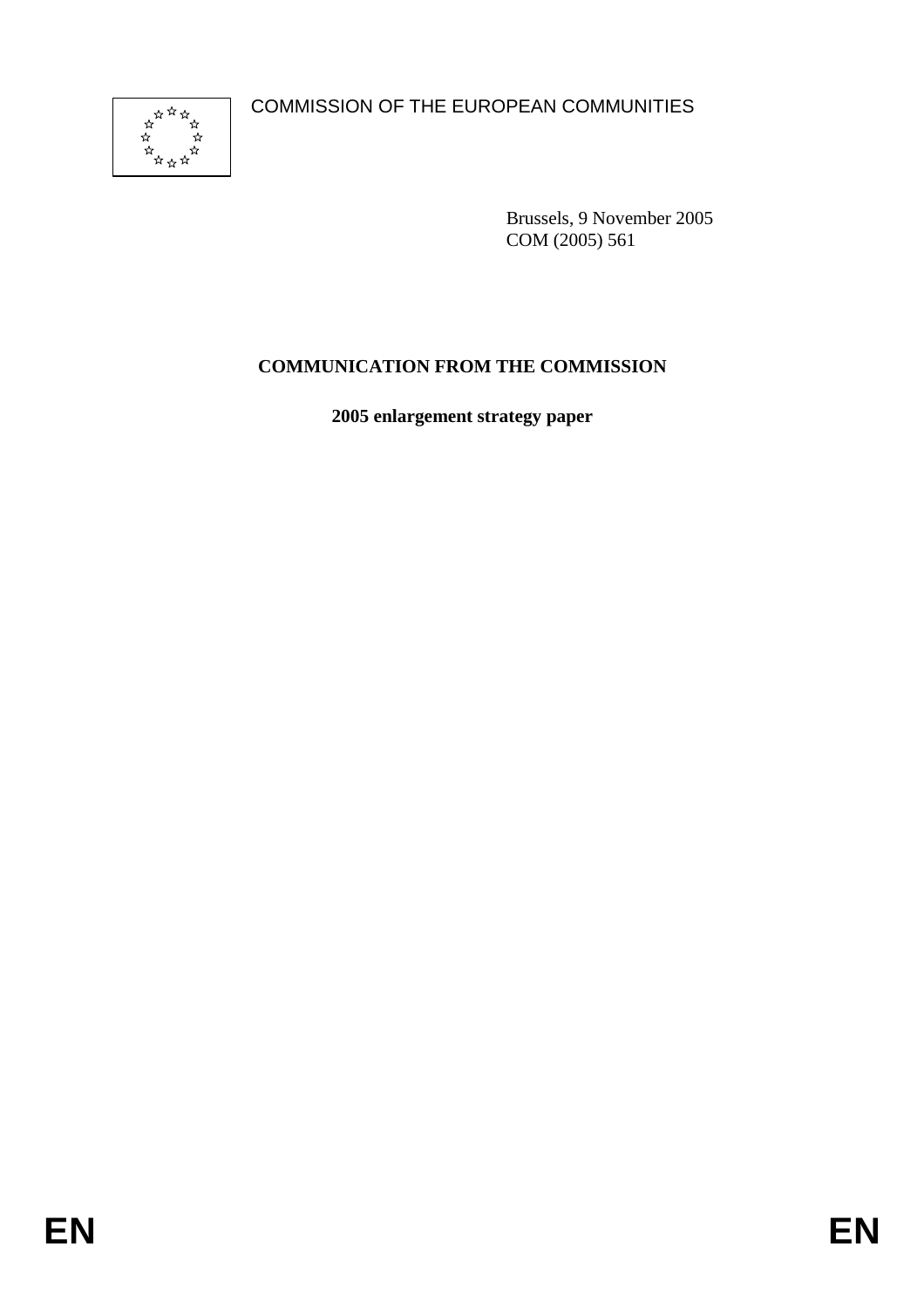### **1. THE EU'S ENLARGEMENT POLICY**

Enlargement is one of the EU's most powerful policy tools. The pull of the EU has helped transform Central and Eastern Europe from communist regimes to modern, well-functioning democracies. More recently, it has inspired tremendous reforms in Turkey, Croatia and the Western Balkans. All European citizens benefit from having neighbours that are stable democracies and prosperous market economies. It is vitally important for the EU to ensure a carefully managed enlargement process that extends peace, stability, prosperity, democracy, human rights and the rule of law across Europe.

After generations of division and conflict, the EU is peacefully creating a united Europe. Ten new members joined in 2004, and the EU signed an accession treaty with Bulgaria and Romania in April 2005. In October 2005, the Union opened accession negotiations with Turkey and Croatia, and negotiations on a Stabilisation and Association Agreement with Serbia and Montenegro. Each of these events was justified by the countries' progress in meeting the relevant conditions.

The Western Balkans is a particular challenge for the EU. Enlargement policy needs to demonstrate its power of transformation in a region where states are weak and societies divided. A convincing political perspective for eventual integration into the EU is crucial to keep their reforms on track. But it is equally clear that these countries can join only once they have met the criteria in full.

Enlargement policy is defined by Article 49 of the Treaty on European Union, which states that any European State which respects the EU's fundamental democratic principles may apply to become a member of the Union.<sup>1</sup> The EU has set political and economic criteria for membership, as well as criteria related to the obligations of membership and the administrative capacity to implement and enforce the EU's laws and policies.<sup>2</sup> The three basic principles of the Commission's approach to enlargement are consolidation, conditionality and communication.

# *Consolidating the EU's commitments on enlargement*

Enlargement has always been an essential part of the European project. The EU cannot abandon its responsibilities to ensure security, stability and prosperity on its own continent and further afield. The current enlargement agenda is the Balkans and Turkey, according to the decisions of the EU's heads of state and government. The European perspective has driven the significant progress achieved by these countries in recent years, but the reform process is still fragile. Important challenges lie ahead, such as the resolution of Kosovo's status, in which the EU will play a central role.

The Commission is convinced that a carefully managed accession process contributes positively to the European project. A well-functioning Union is in the interests of both present and future members. The Union's capacity to absorb new members, while maintaining the

 $\overline{a}$ 

<sup>&</sup>lt;sup>1</sup> Articles 49 and 6 of the Treaty on European Union.<br><sup>2</sup> As stated in the conclusions to the European Councils at Copenhagen in 1993 and Madrid in 1995.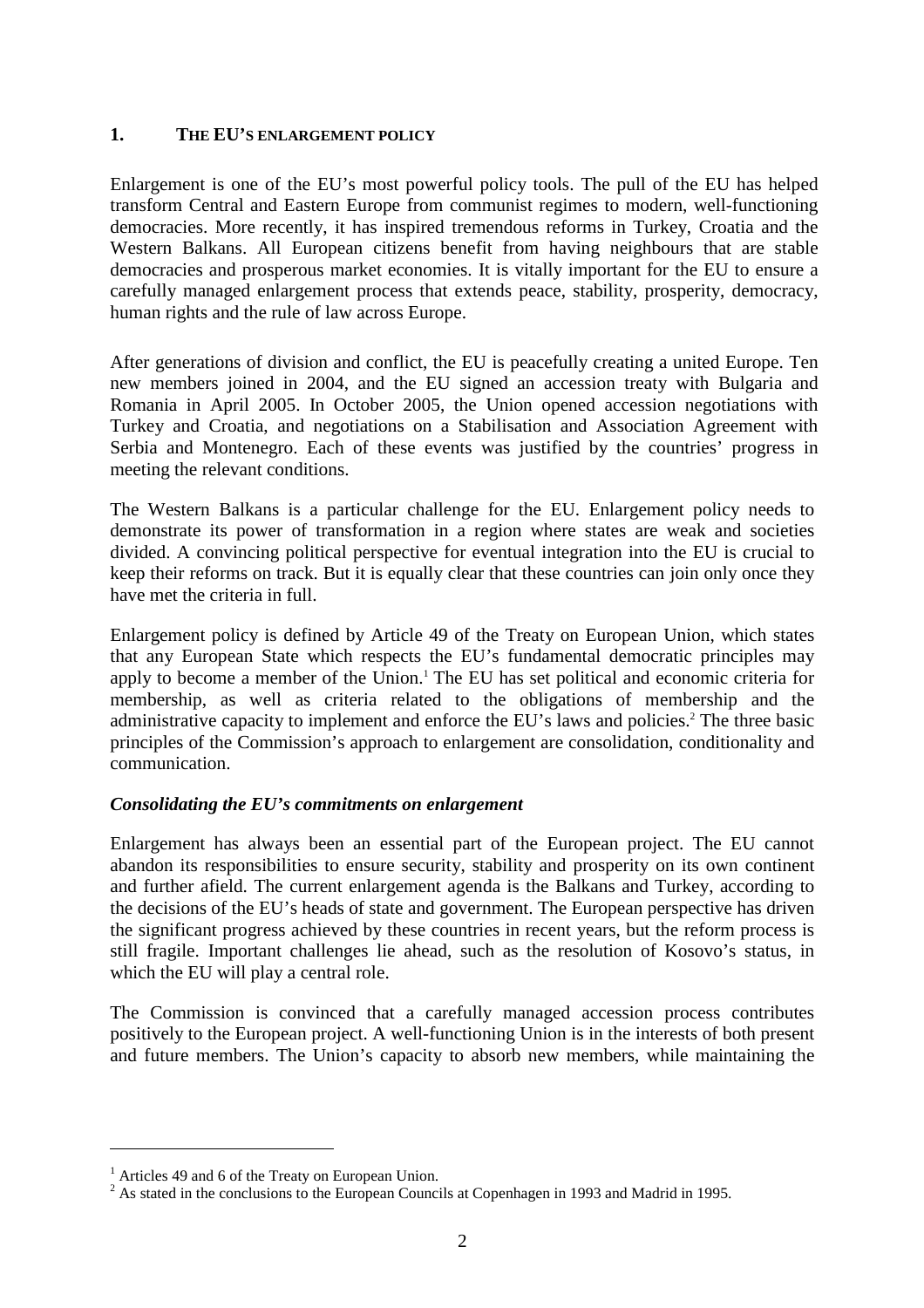momentum of European integration, is an important consideration in the general interest of both the Union and the candidate countries.<sup>3</sup>

There is no further enlargement with a large group of countries at the same time in view. Accession negotiations with Turkey are a long-term process. The Western Balkans contains smaller countries at different stages on their road towards the EU. Future enlargements will go at the pace dictated by each country's performance in meeting the rigorous standards, to ensure the smooth absorption of new members.

The pace of enlargement has to take into consideration the EU's absorption capacity. Enlargement is about sharing a project based on common principles, policies and institutions. The Union has to ensure it can maintain its capacity to act and decide according to a fair balance within its institutions; respect budgetary limits; and implement common policies that function well and achieve their objectives.

For over three decades, the EU has successfully absorbed a very diverse set of countries. By developing its policies and institutions, the Union has managed to respond positively to new circumstances – such as the fall of dictatorships, the collapse of communism, and the rise of globalisation. Enlargement has proved to be a successful instrument in this process.

# *Applying fair and rigorous conditionality*

The EU must remain rigorous in demanding fulfilment of its criteria, but fair in duly rewarding progress. Aspirant countries can only proceed from one stage of the process to the next once they have met the conditions for that stage. Moreover, the Commission is prepared to recommend the suspension of progress in case of a serious and persistent breach of the EU's fundamental principles, or if a country fails to meet essential requirements at any stage. Such requirements include cooperating with the International Criminal Tribunal for the former Yugoslavia (ICTY).

The EU will remain firm in demanding that aspiring members fulfil all the requirements before they join. The Commission will assist the countries and monitor their progress to ensure proper implementation and enforcement.

In both the Balkans and Turkey, the effectiveness of conditionality in driving reforms depends on maintaining a credible political perspective for eventual integration into the Union. Aspirant countries can best sustain public support for bold and often painful reforms when the EU supports them, works with them, and keeps its own promises.

The perspective of moving to the next stage in relations with the Union is a powerful incentive for countries to transform themselves and to adopt EU standards and values. The journey towards membership has value in itself, even in cases where accession is many years away. This journey is often difficult, so it is essential for the EU to stay engaged throughout the process, and committed to the outcome. This paper outlines below a road-map for realising the European perspective of the Western Balkan countries, setting out the stages and the conditions attached to each stage.

 $\overline{a}$ 

<sup>&</sup>lt;sup>3</sup> As set out by the European Council at Copenhagen in June 1993.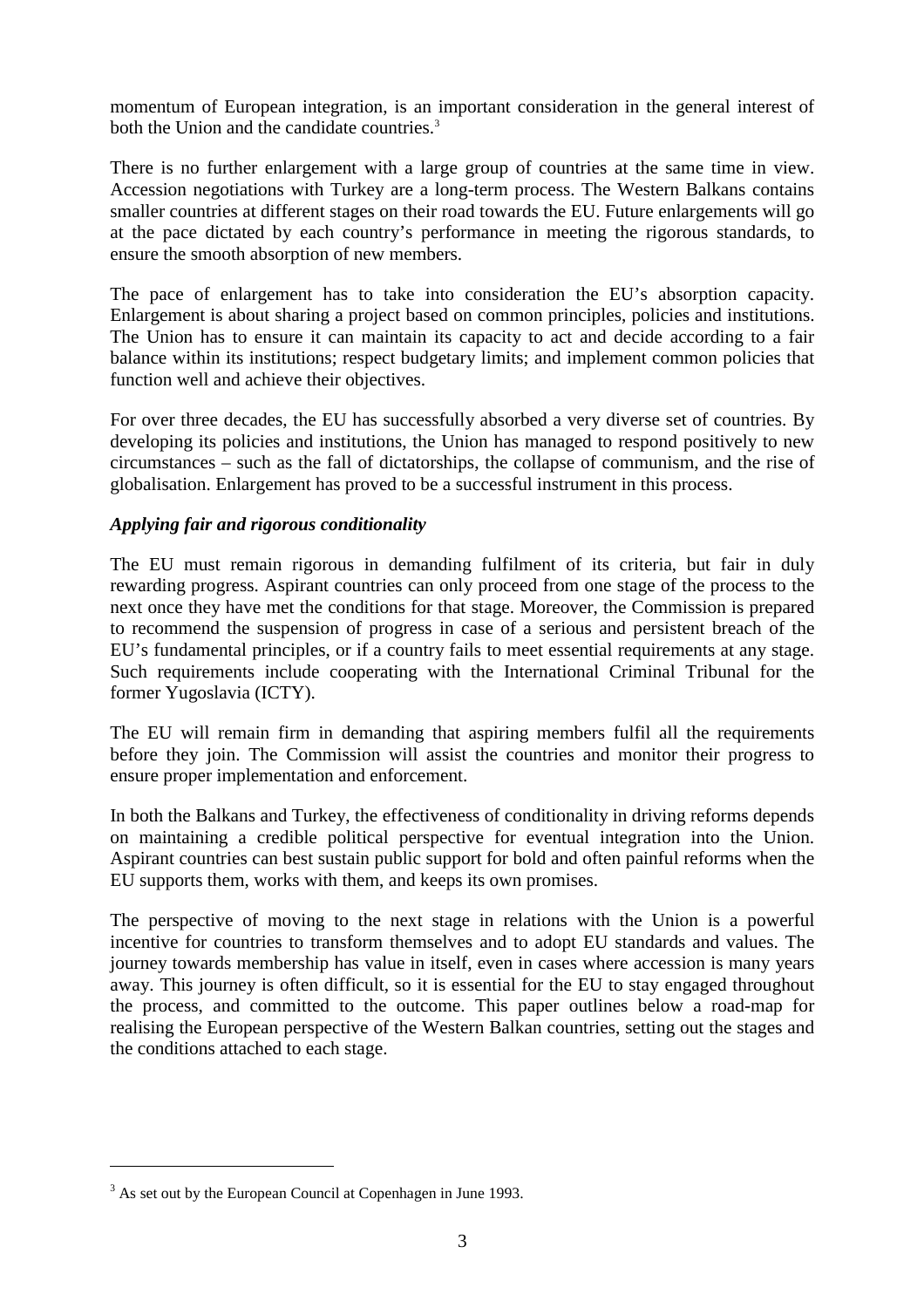#### *Communicating enlargement policy*

 $\overline{a}$ 

Broad public support is essential to sustain the enlargement policy. The Commission is aware of the concerns of EU citizens about European integration in general, and enlargement in particular. The EU needs to communicate better the objectives and challenges of the accession process and how it deals with the countries. This is particularly important in a context of public concern about the challenges of globalisation and the debate about the future of Europe. The Union has to respond directly to the concerns of its citizens. In particular, it needs to offer a clear strategy for future accessions that is based on objective conditions and realistic commitments. Better communication about previous enlargements is vital to ensure support for future accessions.

The latest enlargement was a remarkable success. Before 1 May 2004, the largest enlargement in the EU's history was widely predicted to provoke major problems, such as institutional deadlock and massive flows of migrant workers. But in fact the adjustments have been limited and manageable. Twenty-five Member States are participating fully in the institutions. The EU citizens working outside their home countries have made a positive economic contribution in the Member States which have opened their labour markets.

Meanwhile, the new Member States have brought in economic dynamism, helping to maintain and create jobs across the whole EU. Increased trade and investment have boosted the Single Market. All European citizens are benefiting from the application of European standards, for example in environmental protection, in the new Member States.

However, this success has not been communicated well. This requires a co-ordinated joint response. Member States must bear their responsibility to explain and defend the policies they have agreed unanimously. The Commission will complement this effort by using a wide variety of routes to communicate its enlargement policy and counter misconceptions with evidence. It will seek to engage in a dialogue with key actors in politics, the media, academia, business and social partners in order to promote a better informed debate about both past and future enlargements. A vital part of the Commission's communications strategy is the civil society dialogue, which aims to reinforce links between civil society in the EU and candidate countries in order to improve mutual understanding, address concerns, and encourage a highquality debate.<sup>4</sup>

**\*\*\*** 

This paper first deals with the candidate countries, Croatia and Turkey, and then the Western Balkan potential candidate countries.<sup>5</sup> Detailed Progress Reports on each country are published alongside this paper. However, the analysis on the former Yugoslav Republic of Macedonia is included in the Opinion on the application from this country for EU membership, also delivered on 9 November.

<sup>&</sup>lt;sup>4</sup> See Commission Communication on Civil Society Dialogue between the EU and the Candidate Countries

<sup>(</sup>COM (2005) 290).<br><sup>5</sup> The Commission reported on 25 October 2005 on its monitoring of Bulgaria's and Romania's progress (see the Commission Communication COM (2005) 534)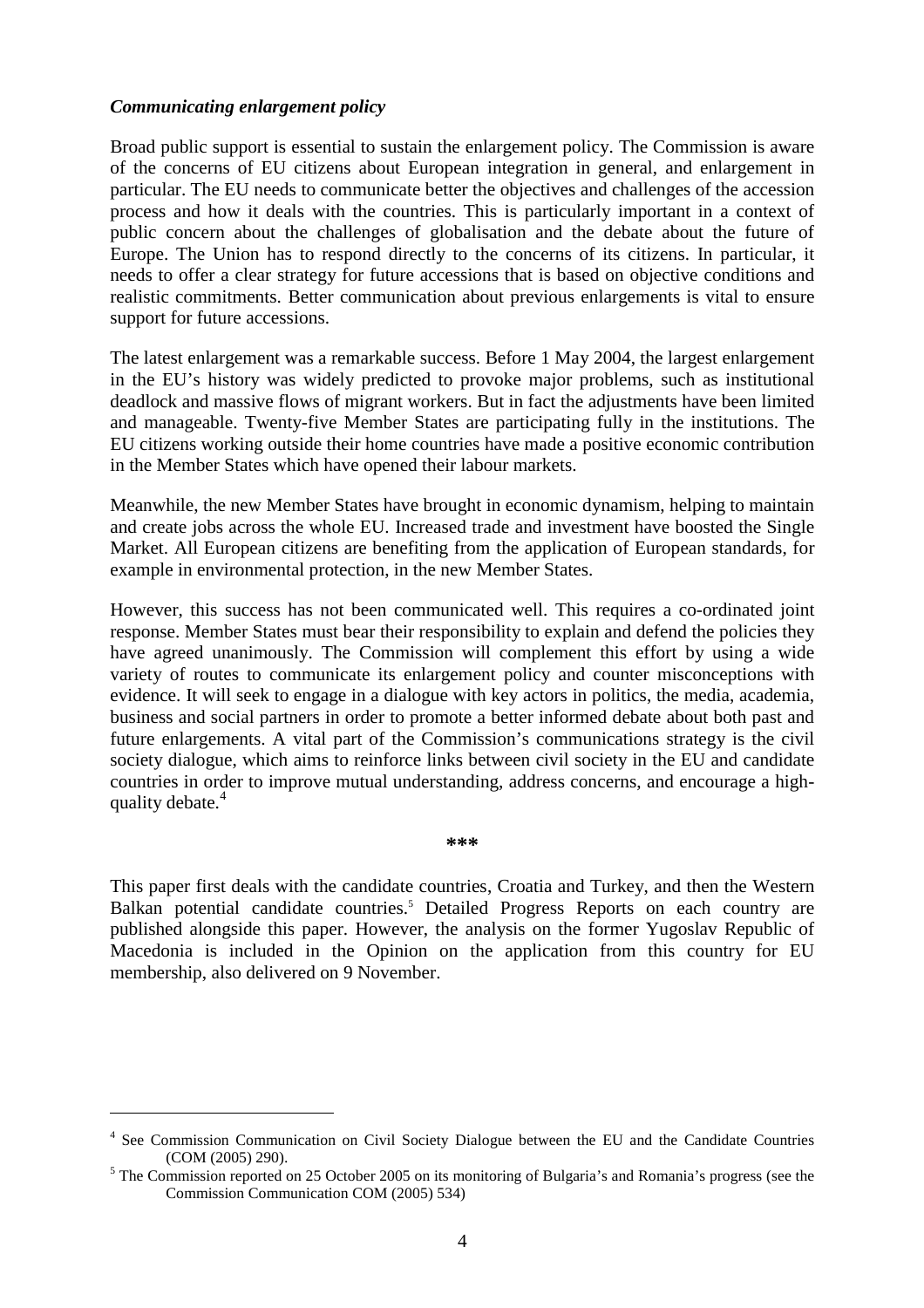# **2. TURKEY AND CROATIA**

# **2.1. Progress made by Turkey**

Political transition is ongoing in Turkey and the country continues to sufficiently fulfil the Copenhagen political criteria. Important legislative reforms have now entered into force and should lead to structural changes in the legal system, particularly in the judiciary. However, the pace of change has slowed in 2005 and implementation of the reforms remains uneven. Although human rights violations are diminishing, they continue to occur and there is an urgent need both to implement legislation already in force and, with respect to certain areas, to take further legislative initiatives. Significant further efforts are required as regards fundamental freedoms and human rights, particularly freedom of expression, women's rights, religious freedoms, trade union rights, cultural rights and the further strengthening of the fight against torture and ill-treatment. In particular, Turkey should integrate better the reform process into the work of all public authorities. Turkey's commitment to further political reforms should be translated into more concrete achievements for the benefit of all Turkish citizens regardless of their origin.

Turkey has made fundamental progress in the economic field and can now be regarded as a functioning market economy, as long as it firmly maintains its recent stabilisation and reform achievements. Turkey should also be able to cope with competitive pressure and market forces within the Union in the medium term, provided that it firmly maintains its stabilisation policy and takes further decisive steps towards structural reforms.

As regards the adoption and implementation of the EU legal order (the *acquis*), Turkey's alignment has progressed in several areas but remains at an early stage in most areas. Further work is required in all areas, new legislation should not move away from the *acquis,* and discrimination against non-Turkish service providers or products, or different treatment of EU Member States, should be discontinued. Commitments deriving from the customs union should be respected. Administrative and judicial capacity must be reinforced to apply EU rules as they are introduced in the country.

# **2.2. Progress made by Croatia**

Croatia faces no major difficulties in meeting the political requirements for membership. There has been progress in most areas but important efforts are still needed to reform the judicial system, including the unbiased prosecution of war crimes, to fight corruption, to improve the situation of minorities and to facilitate refugees' return. There has been good progress on regional cooperation, both in terms of bilateral relations with neighbouring countries and in terms of regional initiatives. The lack of full cooperation with the International Criminal Tribunal for the former Yugoslavia (ICTY) prevented the EU from opening accession negotiations as envisaged in March 2005; full cooperation has now been established and must be maintained.

Regarding the economic criteria, Croatia can be regarded as a functioning market economy. It should be able to cope with competitive pressure and market forces within the Union in the medium term, provided that it continues to implement its reform programme to remove remaining weaknesses.

As regards the adoption and implementation of the EU legal order, Croatia has made some progress, mainly in terms of legislative alignment. Croatia needs to continue legislative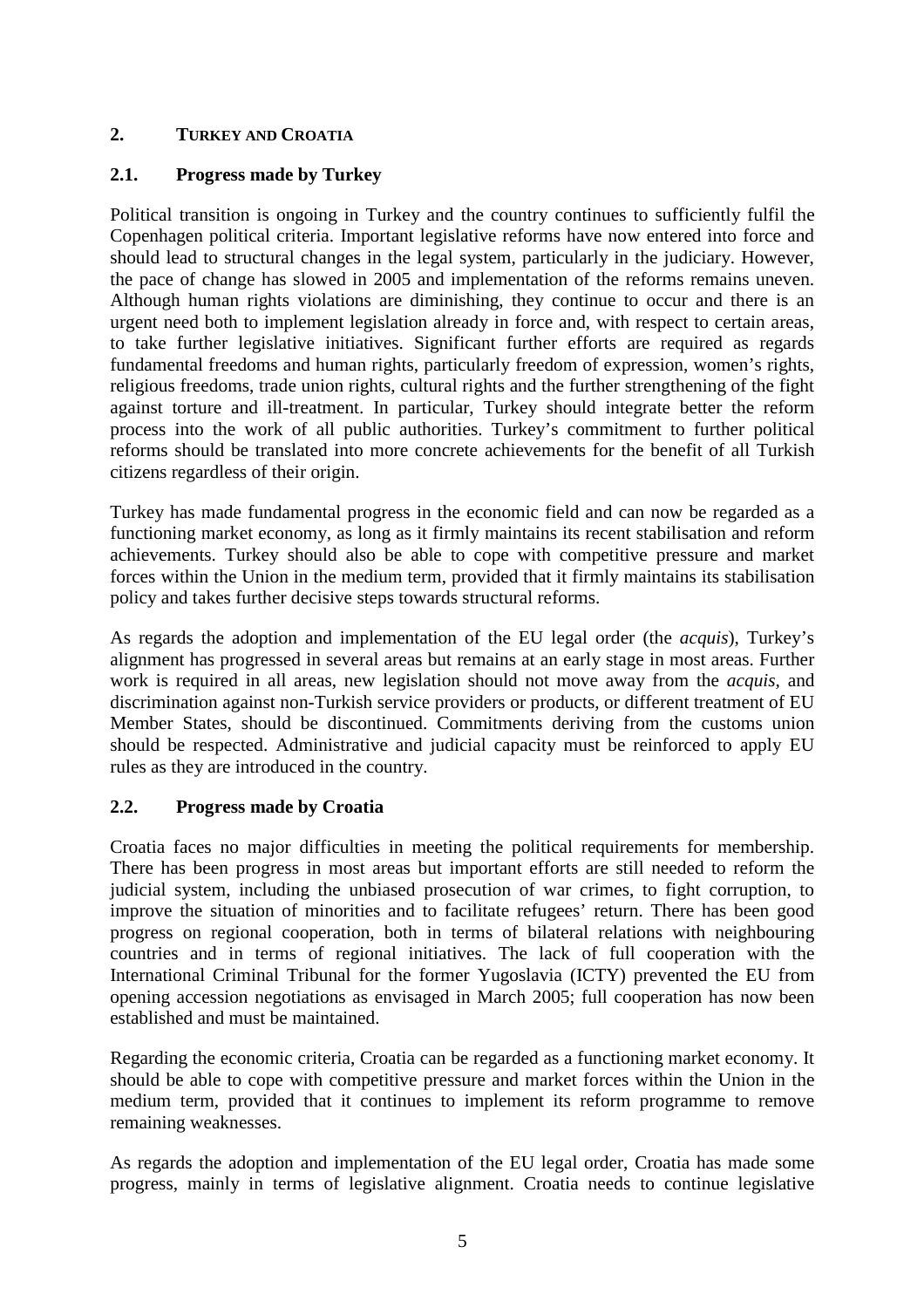alignment across the board while at the same time strengthening administrative and judicial capacity to enforce the *acquis*. In many cases enforcement is weak and administrative capacity remains uneven.

### **2.3. Accession strategy**

 $\overline{a}$ 

### *Conducting accession negotiations*

Relations between the EU and Turkey and Croatia entered a new and historic phase with the opening of accession negotiations on 3 October 2005. The EU has met its commitments in this regard. The negotiations will offer both countries the opportunity to demonstrate their resolve and ability to complete the necessary transformation and meet all requirements for membership.

The signature of the Additional Protocol to the Ankara Agreement this summer was a condition to start accession negotiations with Turkey. The EU will monitor closely the implementation of this Protocol and will evaluate this in 2006, in particular whether all restrictions on the free movement of goods, including on means of transport, have been lifted.

The ICTY Chief Prosecutor's assessment that Croatia is now fully cooperating paved the way for the Council to launch accession negotiations. Sustained full cooperation with the ICTY will remain a requirement for progress throughout the accession process. Less than full cooperation with ICTY at any stage will affect the overall progress of negotiations and could lead to the suspension of the negotiations.

The negotiations will be conducted on the basis of clear and rigorous negotiating frameworks agreed by the Council, which set out the method and guiding principles.<sup>6</sup> The negotiations will be based on the countries' own merits and their pace will depend on the countries progress in meeting the requirements for membership. The Union expects both countries to comply fully with the political criteria and to work towards their further improvement throughout the negotiations. In case of serious and persistent breach by either country of the principles of liberty, democracy, respect for human rights and fundamental freedoms and the rule of law on which the Union is founded, accession negotiations may be suspended. In order to become a Member State, both countries will have to accept the *acquis* of the Union. As in all previous accession negotiations, specific arrangements may be agreed.

The Union will specify benchmarks for the provisional closure and where appropriate also for the opening of individual chapters. Among the benchmarks to be considered for chapters in the economic field, the Commission will pay particular attention to the fulfilment of contractual obligations to the Union and to all its Member States under the association agreements, including for Turkey the customs union and the Additional Protocol, and of the criterion of being a functioning market economy. If the Commission at a later stage concludes that a candidate country no longer fulfils these obligations or criteria, the Commission may propose to the Member States that accession negotiations on the relevant chapters be suspended.

The first step of the negotiations was the start of the analytical examination (called 'screening') of the EU *acquis* on 20 October 2005. The screening exercise brings together experts from Turkey and Croatia and from the Commission to explain EU rules and examine

<sup>&</sup>lt;sup>6</sup> The negotiating frameworks are published at <http://europa.eu.int/comm/enlargement/turkey/docs.htm>and [http://europa.eu.int/comm/enlargement/croatia/key\\_documents.htm.](http://europa.eu.int/comm/enlargement/croatia/key_documents.htm)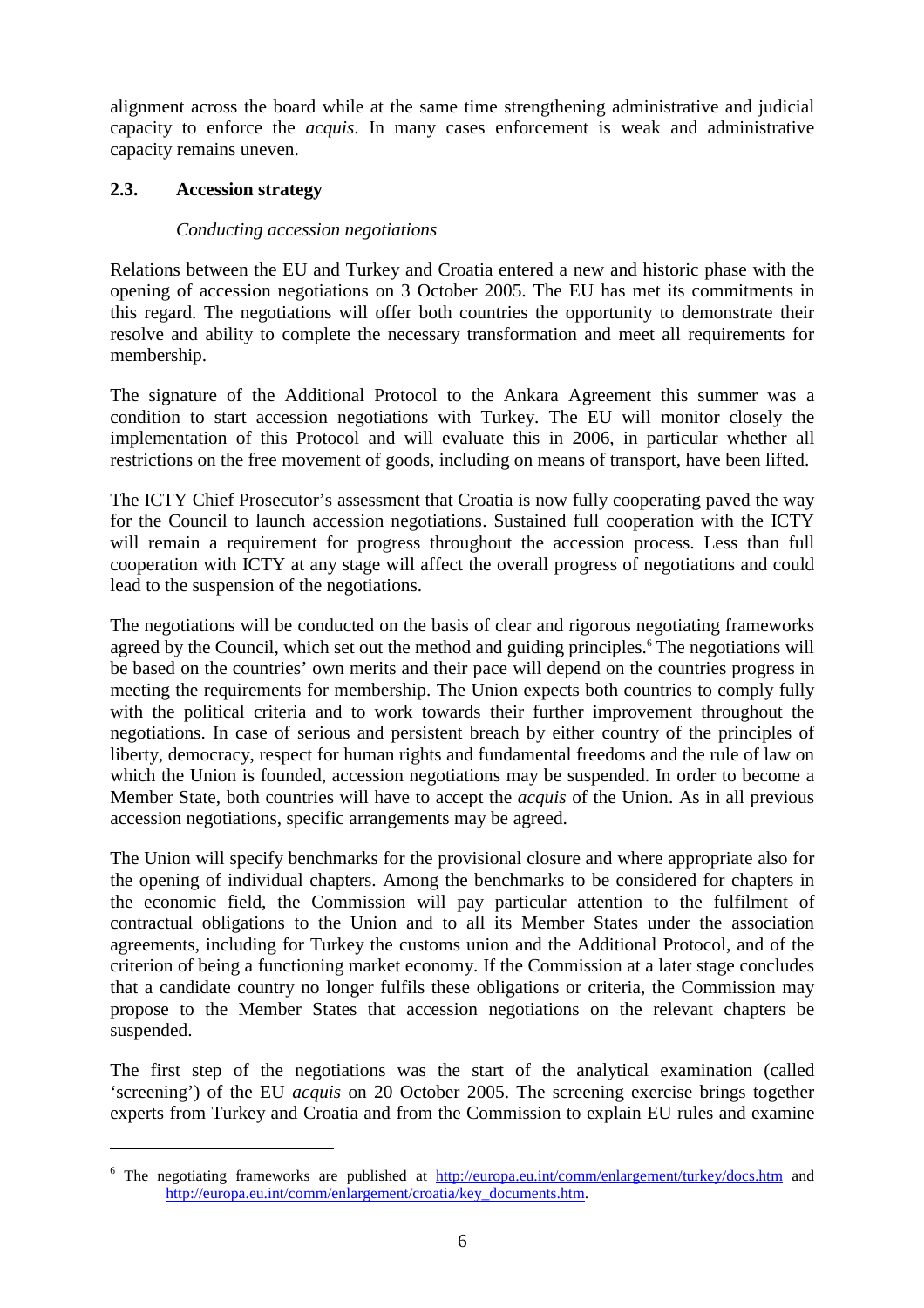each country's plans for adopting and implementing them. It is expected to take until autumn 2006 to screen all the *acquis* chapters. After a chapter has been screened the EU will decide, on a proposal from the Commission, whether it can be opened or which benchmarks need to be met before opening it.

#### *Supporting reforms*

A pillar of the Commission's strategy for Turkey is its active support of the process of political reforms. The regular monitoring of the political criteria has intensified with frequent meetings at political and experts level to review in detail all the issues and problems arising under the various headings of the political criteria. The main outstanding issues will need to be addressed in the early stages of the accession negotiations, including through the benchmarking of necessary actions under relevant negotiating chapters, if the momentum of the negotiations is to be maintained.

The Commission has continued to provide active support to the process of political, economic and other reforms linked to the accession process in Croatia, particularly in the context of the Stabilisation and Association Agreement which entered into force in February 2005.

For both countries, the Commission proposes Accession Partnerships reflecting the main priorities identified in the Progress Reports. They translate the conditionality for progress towards the EU into concrete actions. EU assistance projects are designed around the same priorities.

After becoming a candidate country, Croatia became eligible for all three pre-accession financial instruments: Phare for institution-building and economic and social cohesion, ISPA for environment and transport infrastructures and SAPARD for agricultural and rural development. Croatia also remains eligible for the CARDS Regional Programme in 2005 and 2006. Pre-accession financing amounts to EUR 105 million in 2005 and EUR 140 million in 2006. Croatia can also participate in Community Programmes.

The 2005 pre-accession financial assistance programme for Turkey consists of a national programme and associated expenditure on multi-country programmes, communication and management, bringing the overall total to EUR 300 million in 2005 and 500 million in 2006. The key priorities for the 2005 programme reflect the EU's priorities relating to the political criteria, economic and social cohesion, the implementation of the *acquis* in key areas, and the EU-Turkey political and social dialogue. This also includes financing to prepare Turkey for the implementation of large-scale infrastructure and measures resembling the structural funds from 2007.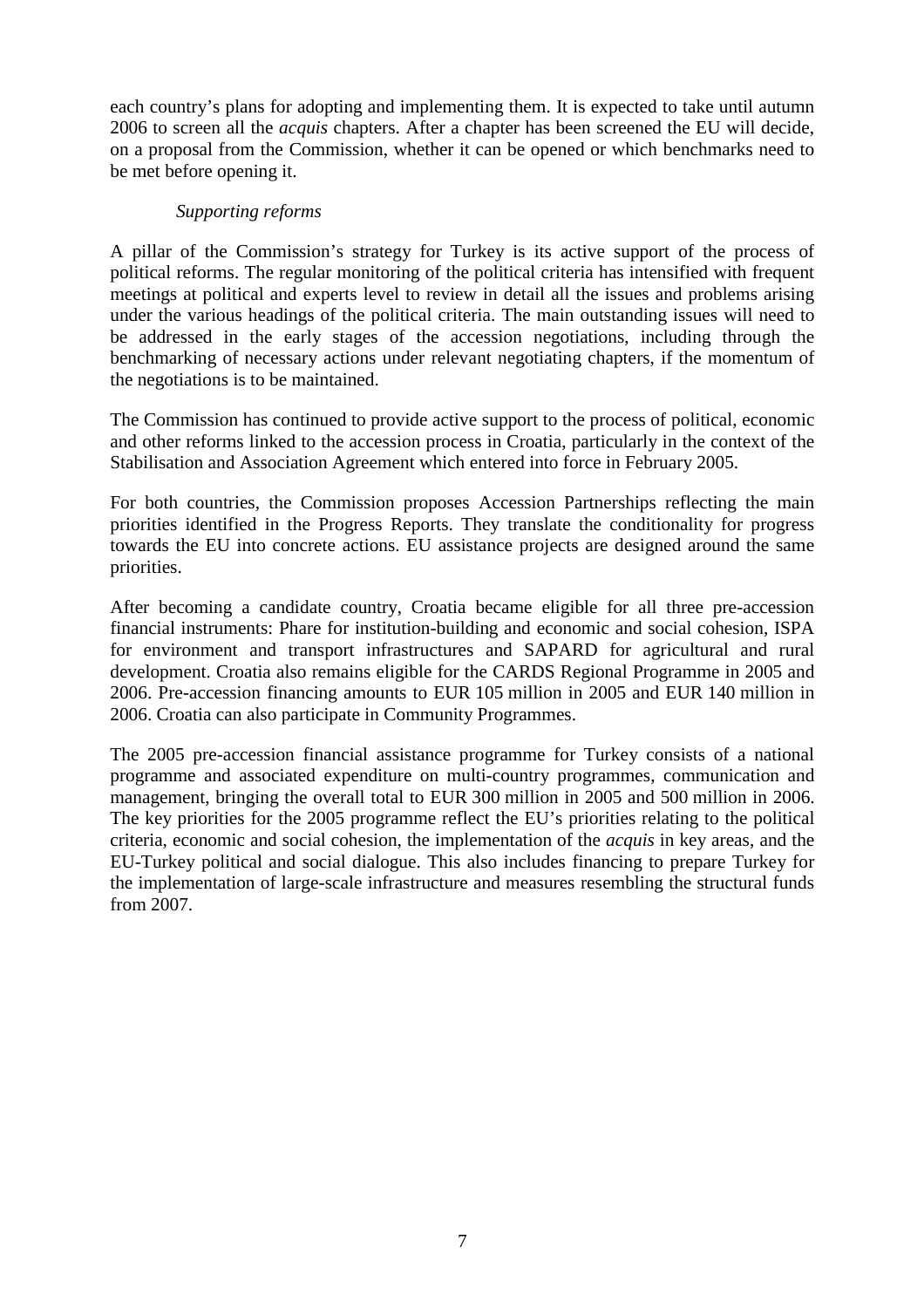### **3. THE WESTERN BALKANS**

### **3.1. Progress made by Albania, Bosnia and Herzegovina, the former Yugoslav Republic of Macedonia,<sup>7</sup> Serbia and Montenegro and Kosovo<sup>8</sup>**

#### *Political developments*

The overall political situation is improving but considerable challenges remain. Albania is politically more stable, as demonstrated by the smooth transition to a new government in July/August 2005; however, governance still needs to improve significantly. Bosnia and Herzegovina has made considerable progress in implementing the priorities in the Feasibility Study, but its complex constitutional structures often lead to blockages and inefficiency in decision-making. The former Yugoslav Republic of Macedonia has displayed a strong commitment to the implementation of the Ohrid Framework Agreement and has made important progress since 2001, strengthening the country's stability. Serbia and Montenegro suffers from structural weaknesses and coordination difficulties, particularly in areas where competences are shared between the State Union and the republics. Kosovo's institutions still lack the political maturity necessary to build a truly democratic, secure and multi-ethnic society.

The functioning of the democratic institutions is generally improving. The countries need to complete their electoral reforms. Election standards have improved. The parliaments are becoming more effective across the region, but a lack of resources and an unconstructive political atmosphere in some countries hamper their work. Public administrations are vulnerable to political interference and suffer from weak administrative and implementation capacities. The countries need to intensify reform efforts. They also need to develop a highly qualified and independent civil service which can manage the European integration process.

The judicial systems are being reformed and legal frameworks have improved. However, judiciaries generally remain weak and lack independence. Inefficiency, lack of resources, backlogs of cases, and weak implementation and enforcement of legislation are commonly shared problems. In Kosovo, recruitment from minority populations to the judicial system is a key priority. Although legal frameworks for the protection of human rights and minorities are in place in almost all countries, there remains discrimination in practice.

Reform of police services needs to continue, to ensure that they operate without political interference and that they are organised according to technical and professional criteria. Organised crime and corruption remain significant problems throughout the region. The countries' anti-corruption strategies need to be refined and updated with realistic objectives and timetables.

The number of people still registered as refugees or internally displaced persons has decreased, mainly as a result of a re-registration of refugees and internally displaced persons in Serbia and Montenegro and in Bosnia and Herzegovina. The violent events in Kosovo in March 2004 were a serious setback to the return process and the dialogue between Belgrade and Pristina on this issue remains problematic.

 $\overline{a}$ 

<sup>&</sup>lt;sup>7</sup> Progress made by the former Yugoslav Republic of Macedonia is covered in the Commission Opinion published separately  $(COM (2005) 562)$ .

<sup>&</sup>lt;sup>8</sup> Kosovo is currently governed under the auspices of UN Security Council Resolution 1244.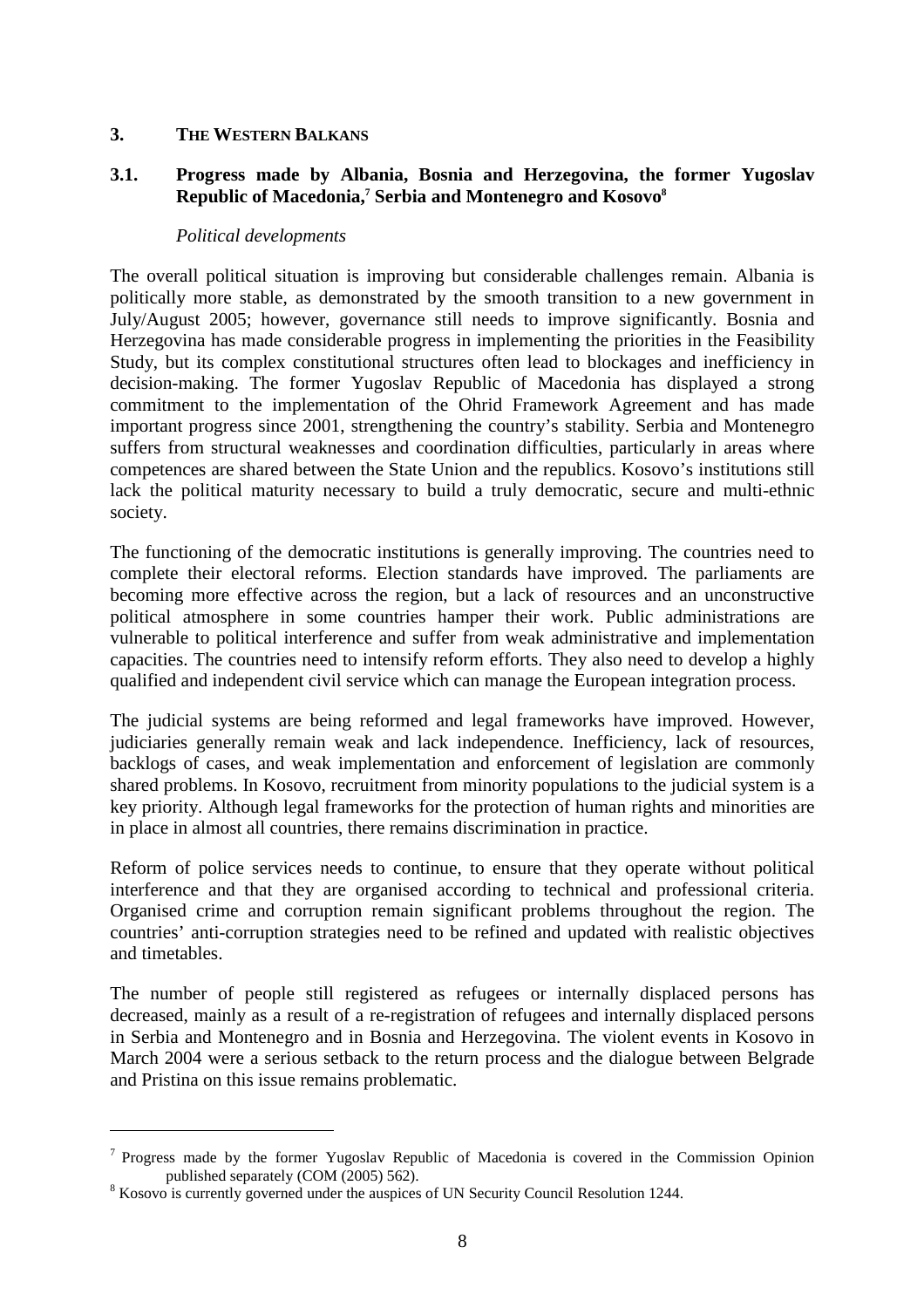Bosnia and Herzegovina and Serbia and Montenegro have made significant progress in cooperation with the ICTY, with many transfers of indictees to the Hague, but they still need to achieve full cooperation. Nearly all of the countries have aligned with the Council Decision on the freezing of assets of natural persons indicted by the ICTY.<sup>9</sup>

Increasing regional cooperation is important for further stabilisation and reconciliation. It is an indication of a country's ability to cope with more advanced relations with the EU. The recent apology of the Serbian President for war crimes committed by his countrymen in Bosnia and Herzegovina was an encouraging sign of a deepening reconciliation process. Cooperation on refugee return has improved and it is increasing in the area of justice, liberty and security, including in combating organised crime.

Over the past six years, the Stability Pact has made a valuable contribution, but the premises for its work are changing. The region is gradually assuming ownership of regional cooperation, for example through the South-East Europe Cooperation Process. A reformed Stability Pact could gradually and adequately transfer its key functions to the region, in order to maintain the momentum in regional cooperation.

# *Economic developments*

Macroeconomic stability has been further strengthened overall. This contributed to sustained growth rates and moderate inflation. However, high current account deficits remained a source of vulnerability.

Structural reforms progressed unevenly. The process of privatisation and restructuring is at different stages. Enforcement of property rights and contracts is still difficult. The large informal sector remained a source of uneven competition and tax evasion. Trade liberalisation was advanced by the completion of a regional network of free trade agreements. In order to establish functioning market economies, the countries need to ensure further macro-economic stabilisation and structural reforms, including liberalisation and privatisation. This process requires appropriate regulatory frameworks and structures of corporate governance.

# **3.2. Pre-accession strategy**

# *Realising the perspective of membership: a road-map*

All the Western Balkan countries have been given the prospect of EU membership once they fulfil the necessary conditions.<sup>10</sup> The EU will stand by this commitment. Each country will advance towards this goal on its own merits, depending on its progress in meeting the requirements. The countries are at different stages along their path towards the EU, but all will be able to realise their European perspective by following the road-map explained below.

As potential candidate countries, the Western Balkans already have access to a number of instruments also available to help candidate countries. These include access to Community programmes (such as education, science and research), help to reach EU standards, trade preferences for their products, regular reporting by the Commission, and policy prioritysetting by the EU.

 $\overline{a}$ 

<sup>&</sup>lt;sup>9</sup> Council Decision 2004/767/CFSP implementing Common Position 2004/694/CFSP.<br><sup>10</sup> European Council at Thessaloniki in June 2003.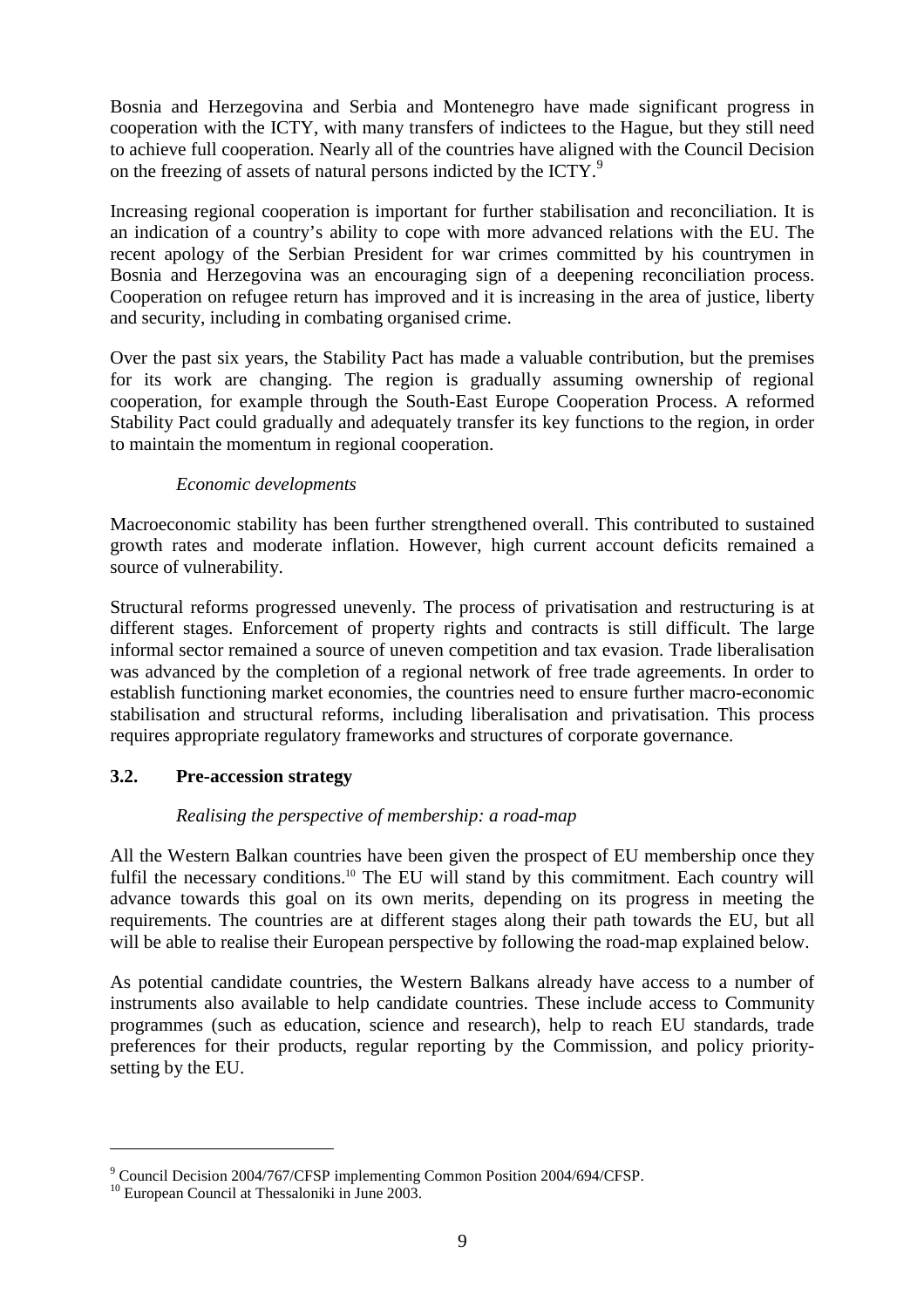Each country can establish a far-reaching **Stabilisation and Association Agreement (SAA)**  with the EU**.** These agreements help to prepare Western Balkan countries for future membership by introducing EU rules in various fields well in advance of accession. So far, Croatia and the former Yugoslav Republic of Macedonia have SAAs in force. Albania is close to finalising such an agreement, while Serbia and Montenegro has just opened SAA negotiations, and Bosnia and Herzegovina will do so shortly.

Before **opening SAA negotiations**, the EU examines whether the basic conditions are in place. A sufficient degree of **stabilisation** is a pre-condition for opening negotiations.

The EU supports the further stabilisation of the region through a number of instruments under the Common Foreign and Security Policy, including EU Special Representatives, the EU Monitoring Mission, the EU Military Force in Bosnia and Herzegovina and EU Police Missions in Bosnia and Herzegovina and in the former Yugoslav Republic of Macedonia. The nature of the EU's presence will need to adapt as the countries stabilise and make progress towards European integration. The Union has made an important step in 2005 by appointing the same person as Head of the Commission Delegation and EU Special Representative in Skopje.

Once stabilisation is sufficiently ensured, the Commission can recommend to the Council in a **Feasibility Report** whether and under what conditions SAA negotiations can start. Given the importance of having a contractual relationship, the Commission considers it a priority to negotiate and then conclude, as soon as possible, SAAs with the remaining countries. SAA negotiations with Serbia and Montenegro were opened in October 2005. Also in October, the Commission recommended to the Council the opening of SAA negotiations with Bosnia and Herzegovina.

SAA negotiations can be **concluded** once the country has made sufficient overall progress in the reform areas essential for implementation of the agreement. Once signed, the agreement is subject to ratification by the EU side and by the future associated country. In the meantime, the trade-related provisions of the SAA are applied by means of an interim agreement. Following ratification, the agreement enters into force.

Croatia and the former Yugoslav Republic of Macedonia have SAAs in force. Albania has made sufficient progress in the development of the legislative and institutional framework and the administrative capacity required for the proper implementation of the future agreement; this paves the way for the conclusion of SAA negotiations.

The Commission considers that it should be possible to conclude the SAA negotiations with Serbia and Montenegro and with Bosnia and Herzegovina within a year of opening. This is an ambitious timetable, which will depend on concrete progress on political, economic and institutional reforms.

The successful negotiation and conclusion of an Agreement allows a country to demonstrate that it is able to sustain more advanced relations with the EU. Proper implementation of the Agreement is therefore the best basis on which to assess a country's readiness to move to the next phases of candidate status and then accession negotiations. A country's satisfactory track-record in implementing its SAA obligations (including the trade-related provisions) will therefore be an essential element for the EU to consider any membership **application**.

Following a membership application, and on the basis of the Commission's Opinion, the EU may decide to grant an applicant country **candidate status**. This status is a political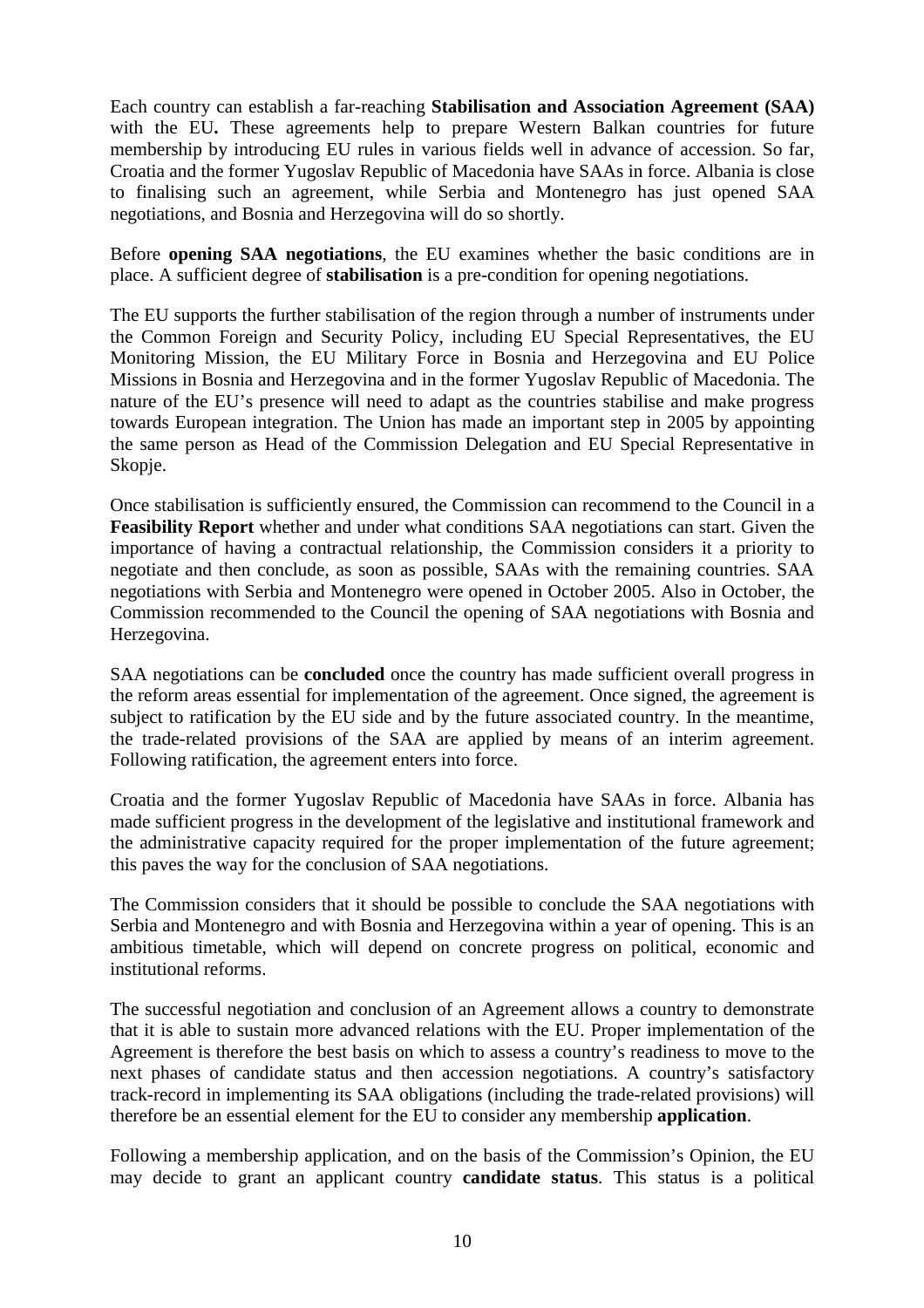recognition of a closer relationship with a country on its way towards membership. In practice, it implies that EU assistance can be used in all areas relevant to the ability of the country eventually to assume the obligations of membership, such as preparation for the implementation of the structural funds. However, it does not mean any automatic increase in the overall sum of assistance allocated to the country. Candidate status implies that the country concerned opens a new stage in its relationship with the EU, and it will benefit from more intense political dialogue and economic cooperation with the Commission and Member States.

Candidate status is necessary but insufficient for **opening accession negotiations**. Before accession negotiations can be opened, the country needs to reach a sufficient degree of general compliance with the Copenhagen criteria. The political criteria must be met, $11$ including full cooperation with the ICTY where relevant. The country has to have made significant progress towards meeting the economic criteria and the obligations of membership. The Commission examines the degree of overall compliance in its Opinion on the country's application for membership, and reports on progress regularly thereafter. The European Council decides whether and when negotiations can be opened, based on a recommendation from the Commission. Once that decision has been taken, an intergovernmental conference is convened on the basis of a negotiating framework adopted by the Council following a Commission proposal.

As spelled out in the negotiating framework for Croatia, the fulfilment of the specific criteria in the Stabilisation and Association Process (SAP) and implementation of the SAA must continue right up until accession. Weaknesses in fulfilling these requirements will affect the pace of the negotiations. Based on previous experience, the accession negotiations can last for widely varying numbers of years, depending on the country. By their very nature, negotiations are an open-ended process. Once concluded, the results of the negotiations are reflected in an Accession Treaty. This Treaty allows for accession to the Union, once it has been approved by the European Parliament, and ratified by all Member States and the acceding country.

# *Supporting reforms*

 $\overline{a}$ 

The **European Partnerships** guide the countries' reform efforts and indicate the concrete actions needed to achieve progress through the road-map. They identify the short and medium-term priorities for each particular stage of the pre-accession process. The countries should respond to the priorities proposed by the EU with their own corresponding Action Plans without delay. To make the most of this instrument, the countries need to integrate the Partnership priorities fully into their domestic policy agenda, including not only legislative but also budgetary and administrative planning. The European Partnerships will continue to be the basis for the CARDS assistance programme to the Western Balkans.<sup>12</sup>

The Union supports the reform agenda contained in the European Partnerships with a range of instruments. **EU assistance** to the Western Balkans comprises an allocation of EUR 539 million in 2005 alone, including support to the regional programme for which Croatia remains eligible. This assistance focuses on the challenges identified within the framework of the European Partnerships. Most new EU support instruments agreed at the 2003 Thessaloniki Summit have now been put in place. The countries have been given the possibility of participating in Community programmes, in order to familiarise them with EU

 $11$  As specified by the European Council at Helsinki in December 1999.

 $12$  CARDS = Community Assistance for Reconstruction, Development and Stabilisation.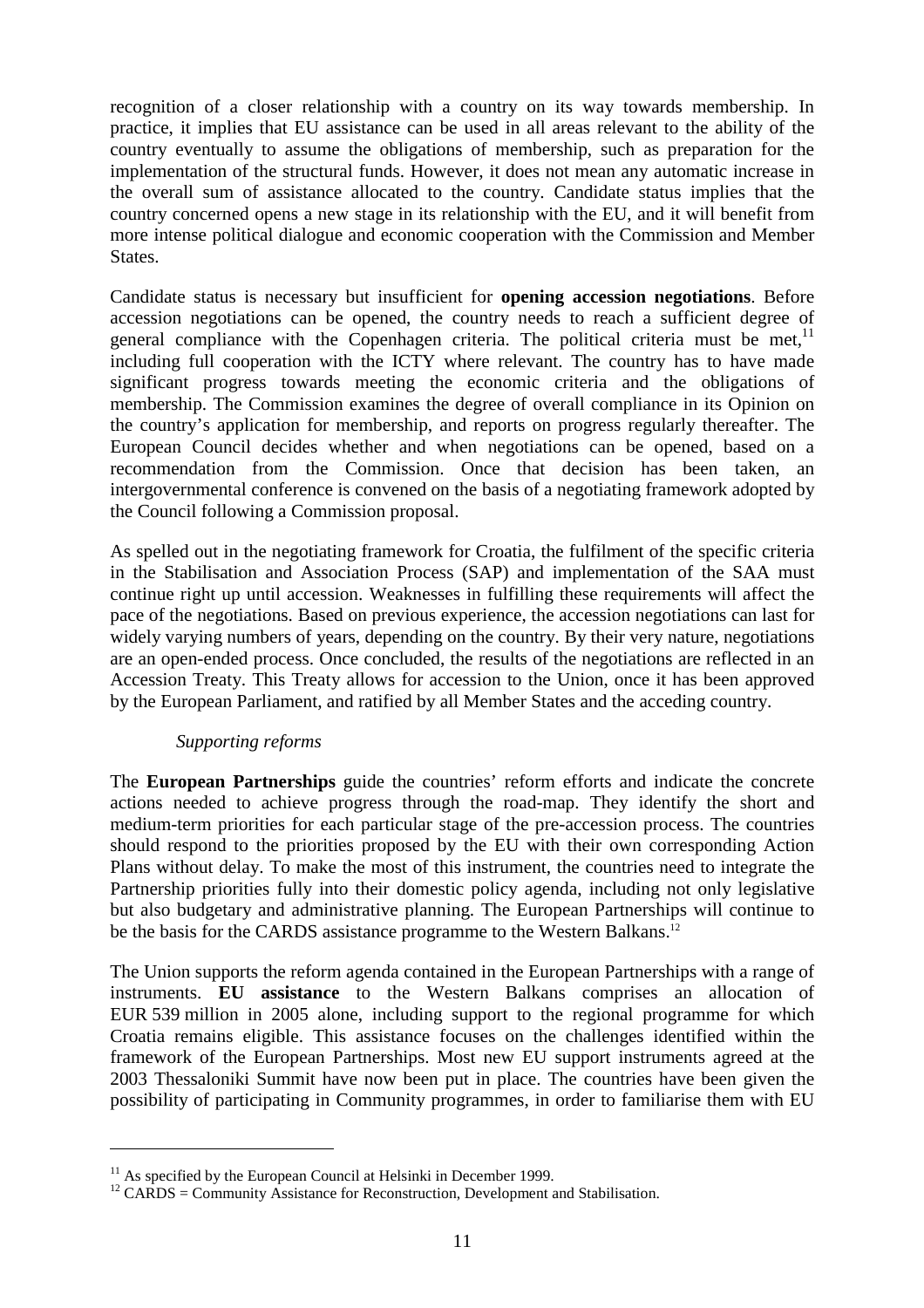policies and working methods. The Commission envisages making a proposal shortly concerning the application of diagonal cumulation of origin in trade between the countries of the region which have a free trade agreement with the EU. Separately, the Commission has proposed a five-year extension of the countries' free access to the EU market essentially for all products. Progress towards the conclusion of agreements on readmission and visa facilitation will signal mutual commitment to further cooperation on justice, liberty and security.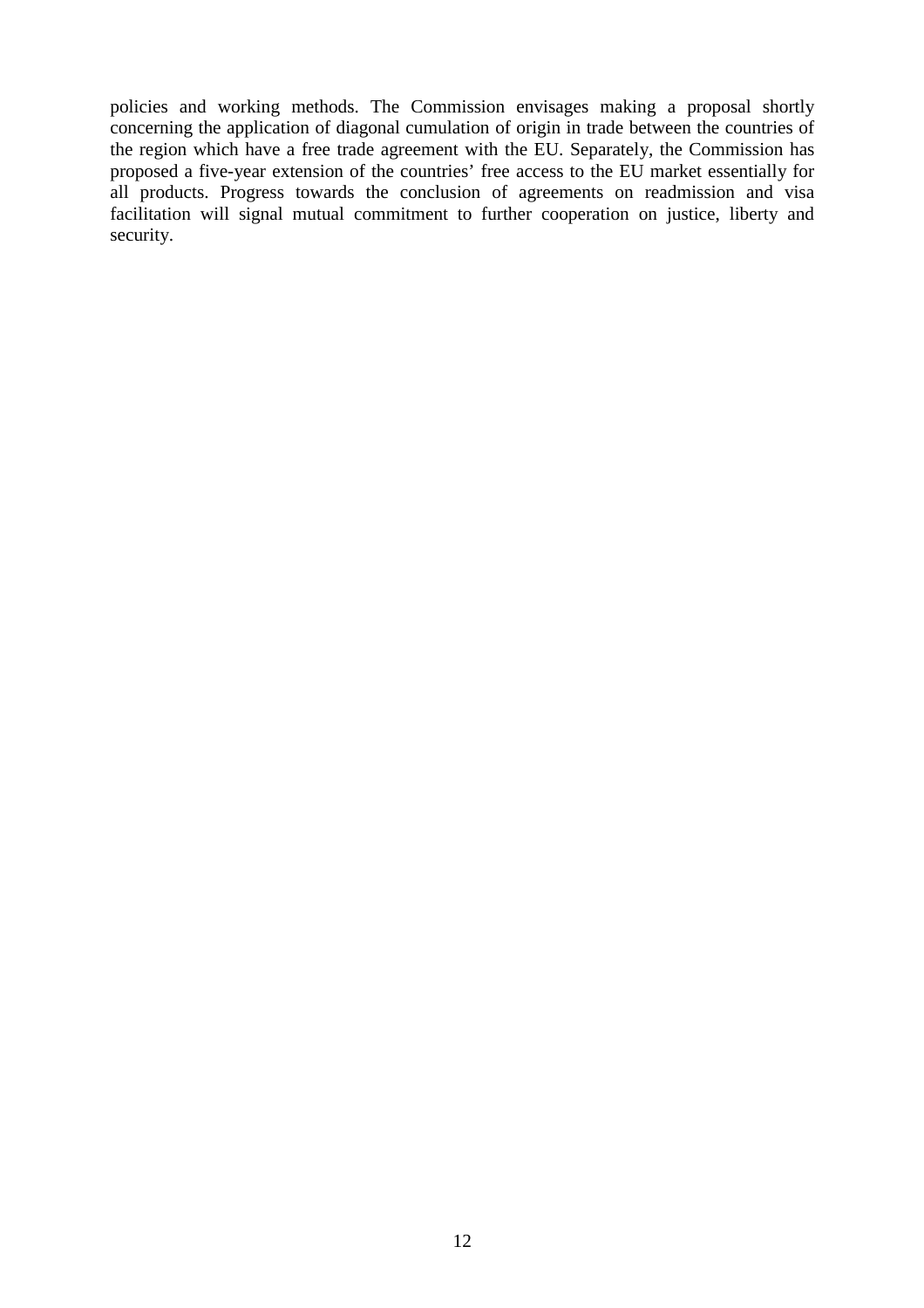#### **4. CONCLUSIONS AND RECOMMENDATIONS**

- (1) The Commission's enlargement policy is based on consolidation, conditionality and communication. A carefully managed enlargement process extends peace, stability, prosperity, democracy and the rule of law across Europe. The Union will stand by the commitments it has made once the countries fulfil the strict conditions for accession. Each country will be assessed on its own merits. The Commission will assist the countries and monitor their progress to ensure proper implementation and enforcement. At the same time, the EU as a whole has to communicate better the objectives and the challenges of the accession process.
- (2) The opening of accession negotiations with Turkey and Croatia on 3 October has begun a new phase of political and economic integration. The Accession Partnerships set out the key tasks each country has to undertake to progress through the negotiations.
- (3) The future of the Western Balkans lies in the EU. The Western Balkan countries are moving from stabilisation and reconstruction to sustainable development, association and integration into European structures, achieving the aims set out at the Thessaloniki European Council in 2003. The Commission aims to ensure that all the countries sign Stabilisation and Association Agreements (SAAs) with the EU, to establish a sound contractual relationship. A country's satisfactory track-record in implementing its SAA obligations (including the application of its trade-related provisions in the form of an Interim Agreement) will be an essential element for the EU to consider any membership application.
- (4) The Commission recommended this year that the EU open SAA negotiations with Serbia and Montenegro, and with Bosnia and Herzegovina. Depending on their progress in making political, economic and institutional reforms, it should be possible to conclude these SAA negotiations within a year of opening. Albania has made sufficient overall progress in the reform areas essential for implementation of its future SAA; this paves the way for the conclusion of negotiations.
- (5) The EU is ensuring that Kosovo benefits from the key instruments offered to the region. The opening of status discussions is a challenge for the entire region, and for the international community. The strong commitment of all parties to a multi-ethnic, stable and democratic Kosovo will be essential to achieve a sustainable settlement that reinforces the security and stability of the region, and to ensure its further progress towards the EU.
- (6) In its Opinion, the Commission recommends that the European Council should grant the status of candidate country to the former Yugoslav Republic of Macedonia. Accession negotiations should be opened once the country has reached a sufficient degree of compliance with the membership criteria. The Commission will present a report to the Council no later than the end of 2006 on the progress of the former Yugoslav Republic of Macedonia.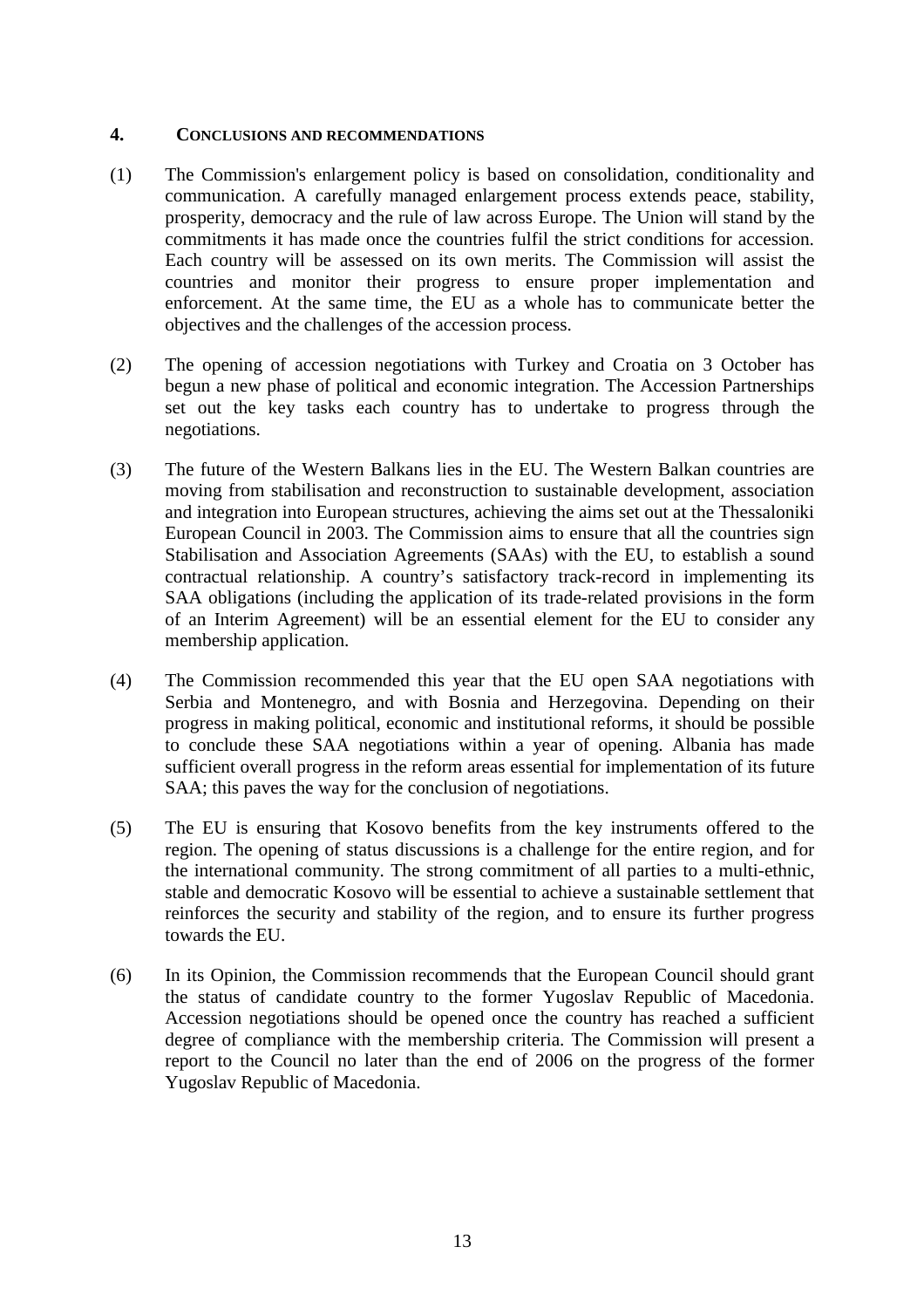### **ANNEX: CONCLUSIONS OF THE PROGRESS REPORTS ON ALBANIA, BOSNIA AND HERZEGOVINA, CROATIA, SERBIA AND MONTENEGRO AND KOSOVO, TURKEY**

#### *Albania*

As regards the **political situation**, Albania has made progress in reinforcing its democratic, judicial and public administration institutions, but needs to implement strategies and laws with more vigour to further improve their functioning. Efforts have been made to fight corruption and improve human rights. Further commitment is needed to achieve significant results. Albania has continued to play a positive political and commercial role in the region.

The Parliament has remained the centre of political exchange and has passed a considerable amount of important legislation. Overly marked political confrontation has hindered political consensus on reform issues, slowing progress. New internal parliamentary rules, and in particular the strengthened European Integration Committee, could help foster constructive consensus. The July 2005 parliamentary elections were fundamentally sound and resulted in a smooth transfer of power, but showed shortcomings which demonstrated a need for further electoral reform.

The government has developed major new strategies and co-ordination tools relevant to Albania's EU progress. In many cases further energy and commitment is needed to use them to achieve concretely improved results. The Ministry of European integration has been strengthened, but needs further resources in order to improve its leadership and co-ordination on EU issues. The merging of several ministries could improve co-ordination in related policy areas but care will be needed to ensure appropriate checks and balances.

Albania has improved the oversight, recruitment and training of its public administration and taken steps to enhance its legal framework. It now needs to ensure an appropriate division between its political and administrative levels, and improve assessment procedures and conditions of employment for its civil servants.

Progress has been made in improving the functioning of Albania's judicial system. Training for judges and prosecutors has been improved and should now be followed by further steps to ensure their independence and better employment conditions for other judiciary staff. Measures to increase judicial transparency and co-ordination have been taken, but more are needed. Although more judgements are now executed, the level of execution remains relatively low. New legal tools and regional agreements should now be used to achieve better concrete results in fighting organised crime and terrorism.

Some efforts have been made to fight corruption: work has continued in international fora, new conflict of interest legislation has been adopted, more public officials have been prosecuted for corruption, and strong action has been taken against police corruption. Nonetheless tangible results remain limited: considerable further efforts are required to enforce current legislation and adopt new measures in line with Albania's anti-corruption action plan, GRECO recommendations and international anti-corruption conventions.

In the field of human rights, Albania has made some efforts to improve conditions for prisoners, with a new code of conduct and internal control law for prisons, but inadequate infrastructure means physical conditions remain poor. Knowledge and enforcement of domestic law and international conventions on treatment of prisoners should be improved. Little concrete progress has been made in improving media freedom. Legislative progress has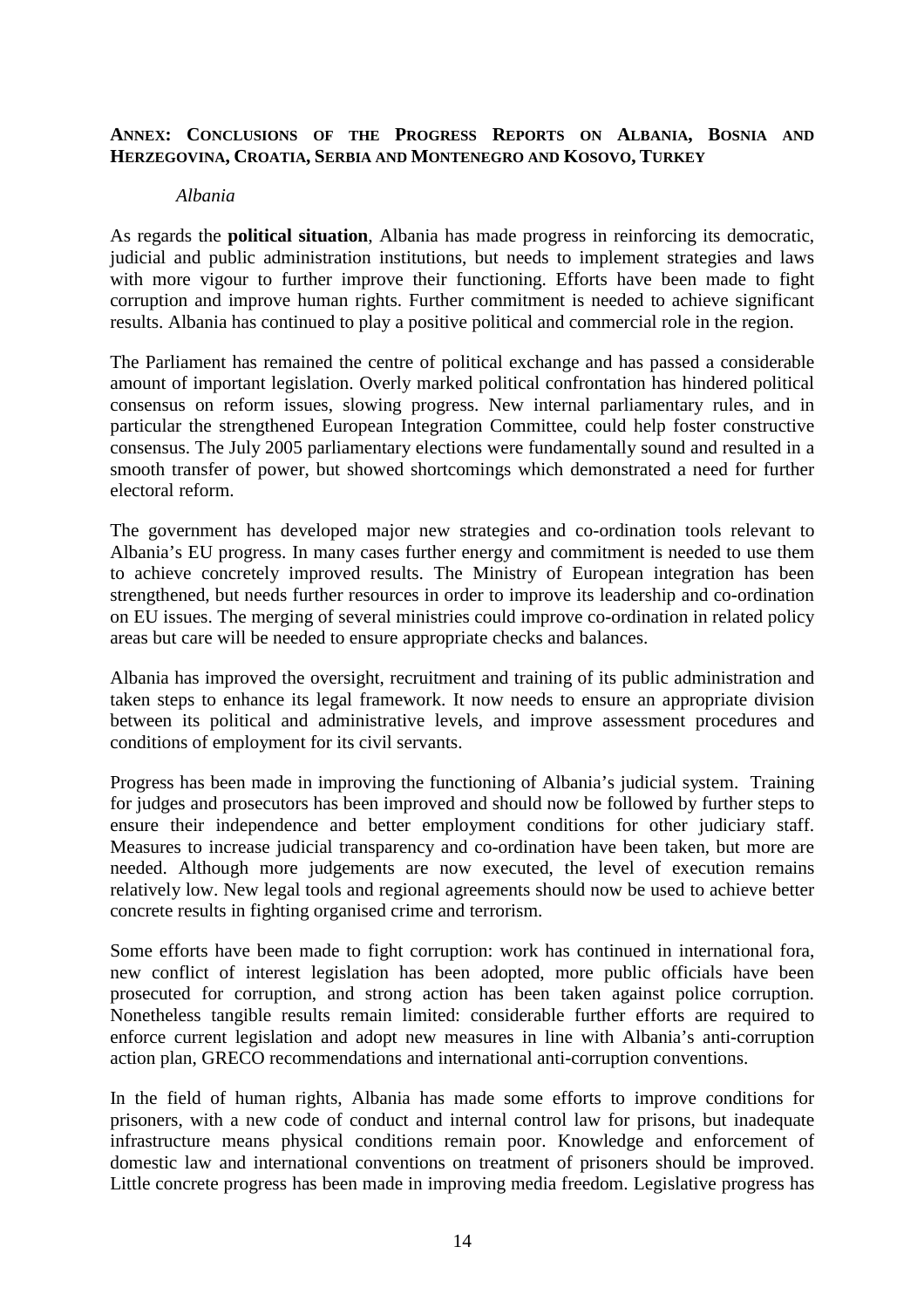been made in reinforcing property rights, but implementation must be greatly accelerated. Albania is an example of religious tolerance, but requires further progress to reach international standards in human and minority rights.

Albania has continued to play a positive role in the region, actively pursuing the deepening of political and commercial relations with its neighbours through free trade agreements and regional multilateral initiatives, and maintaining a constructive policy towards Kosovo.

The **economy** of Albania operates to some degree within the framework of functioning market principles. Further vigorous reform efforts are necessary to address the shortcomings in competitiveness of the economy.

Growth remained strong while inflationary pressure remained subdued. The current account deficit has narrowed. Fiscal consolidation continued and the budget deficit has declined. Progress in public administration reform has continued and the administrative capacity of the tax administration has improved. In the field of public financial control and internal audit, some progress has been made. Privatisation of small- and medium-sized enterprises has been completed. The sale of the Savings Bank was completed in 2004 and the privatisation of Albtelecom has started in early 2005. Prudential supervision has been strengthened through the implementation of a risk-based supervision process. The labour market is considered as relatively flexible.

However, public sector governance remains to be strengthened and the privatisation of large enterprises has suffered delays. The performance of the financial sector to channel savings towards productive investment has recently been improving, but still remains weak. The establishment and enforcement of property rights remain difficult, damaging the potential for investment and economic activity. Enterprise creation continued to face obstacles such as weak infrastructure, poor legislation and weak implementation of tax legislation. Unfair competition by businesses operating in the grey economy remains a problem. Educational attainment remains relatively low and the supply of skilled labour is limited.

Albania has made some progress towards meeting **European standards**. Progress has mainly consisted of adoption of new legislation and the establishment of new institutions. Some efforts regarding the strengthening of administrative capacity have also been made, but in a number of cases more commitment and resources are needed for further progress.

On *internal market* issues, Albania has continued to make progress in the area of *free movement of goods*. Standardisation and certification has advanced satisfactorily, but more attention should be paid to implementing the New, Global and Old Approach directives. There have been no legislative developments in metrology, and equipment for testing is deficient. Considerable further legal and administrative progress is required for proper market surveillance. Consumer protection laws should be improved and implemented. As regards the *movement of persons, services and right of establishment*, Albania continues to face a problem of emigration. Legislation on establishment is relatively open but requires amendment to remove discrimination between national and foreign firms. Rules for the provision of services are fairly liberal. No significant developments have taken place regarding the *movement of capital.*

Albania has made considerable progress in the field of *customs* rules, and revenue collection has increased, while progress in other related areas has been more limited and further action is needed to address corruption in the customs service. *Taxation* legislation has been improved, benefiting in particular SMEs. A positive development was the transfer of the social and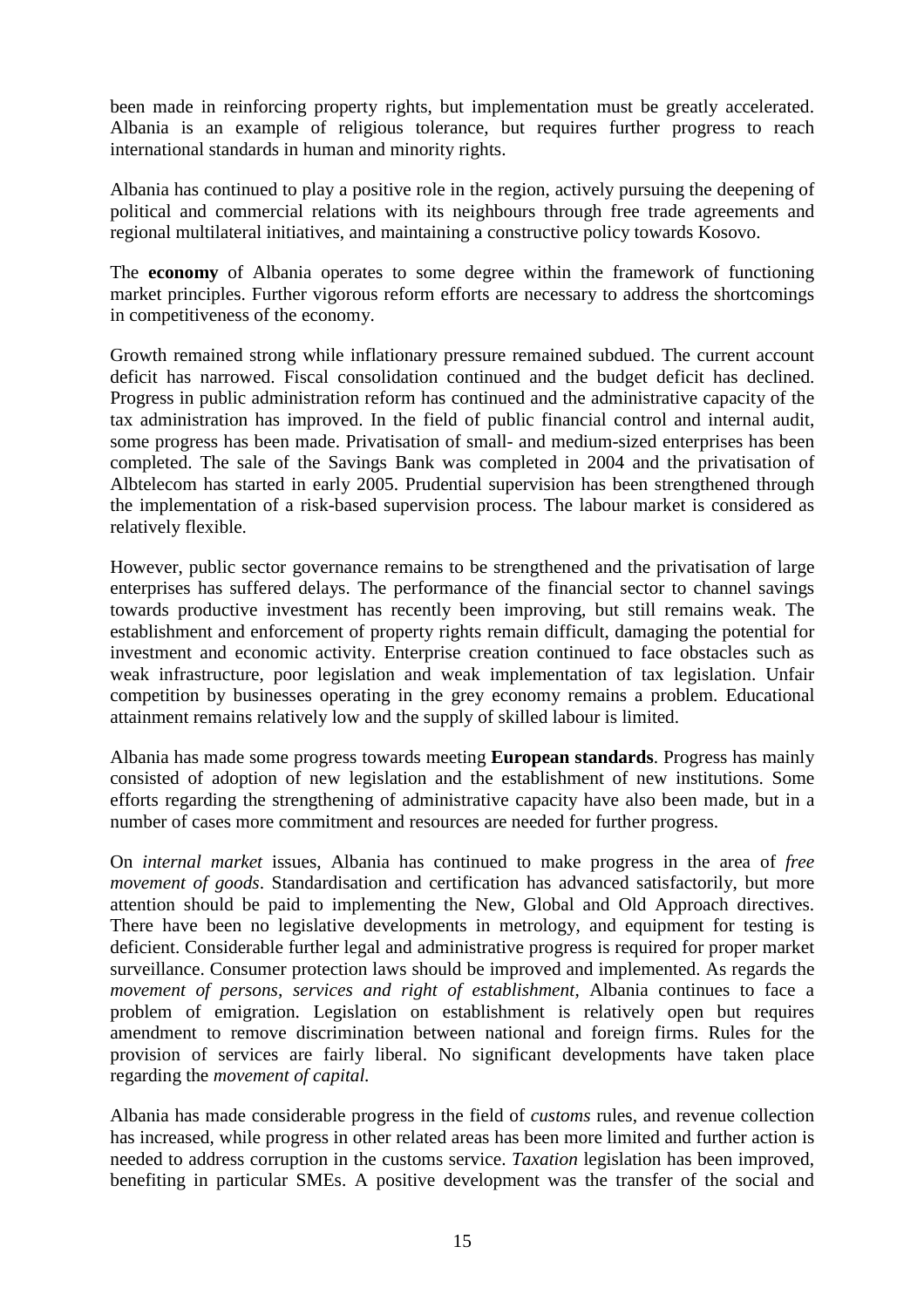health insurance contributions collection section to the tax administration. Tax legislation should be implemented fairly and transparently and revenue collection should be improved.

In the field of *competition,* more work is needed to increase understanding of its principles among market actors. Particular progress has been made on state aid, with a state aid department established and new legislation passed. Existing *public procurement* rules should be respected, and related legislation requires considerable work to comply with EU standards. New legislation on *intellectual property rights* was adopted, but its enforcement should be enhanced. Some progress has been made regarding the *statistics* system, especially on classification and the establishment of a business registry, which should now be expanded. Macroeconomic statistics should be improved.

With regard to *sectoral policies*, the *industry and SME* sector showed only limited progress, but the abovementioned steps in the field of taxation benefited the sector. Albania should fully implement its action plan to reduce administrative barriers and address the informal economy.

The *agriculture* and *fisheries* sectors have made little progress. Agriculture continues to function as economic and social buffer, reducing poverty and unemployment, although its share of GDP continues to decrease. Much needs to be done to improve the quality of agricultural and fisheries produce, in particular regarding food safety.

Only limited progress has been made as regards the *environment*. Some improved legislation has been adopted, but enforcement continues to be problematic. Administrative capacity to implement environmental legislation should be strengthened.

Some progress has been made in the *transport* sector, especially in legislation and participation in international fora, but its infrastructure remains inadequate and poorly maintained. Albania should implement its transport master plan and improve transport safety in the various transport modes. Transport investments should be transparent and respect procurement rules.

Albania has made good progress in the *energy* sector*,* in particular by implementing the energy action plan, aligning legislation and signing the South East Europe Energy Community treaty. It must continue to strictly implement the energy action plan in order to reduce the still-frequent power cuts and illegal connections.

Some progress has been made in the sector of *information society and media*, in particular through the liberalisation of the telecommunications sector and improved distribution of electronic communications. The privatisation of Albtelecom remains to be successfully concluded and telecommunications legislation should be developed to attract further investment. Further work is needed to align electronic communications, information technology and audiovisual legislation and to ensure its non-discriminatory implementation.

Albania has drafted a Policy Paper on public internal financial control, but it needs to be further developed. As regards external audit, the Supreme Audit Institution of Albania should be improved in line with the INTOSAI guidelines, and its financial independence should be ensured.

In the field of *justice, freedom and security*, travel documents have been made more secure, but progress is needed in computerising the *visa* system and in bringing visa legislation up to EU standards. Albania has considerably improved *border control* through better management and IT infrastructure and better co-operation with neighbours, but trafficking remains a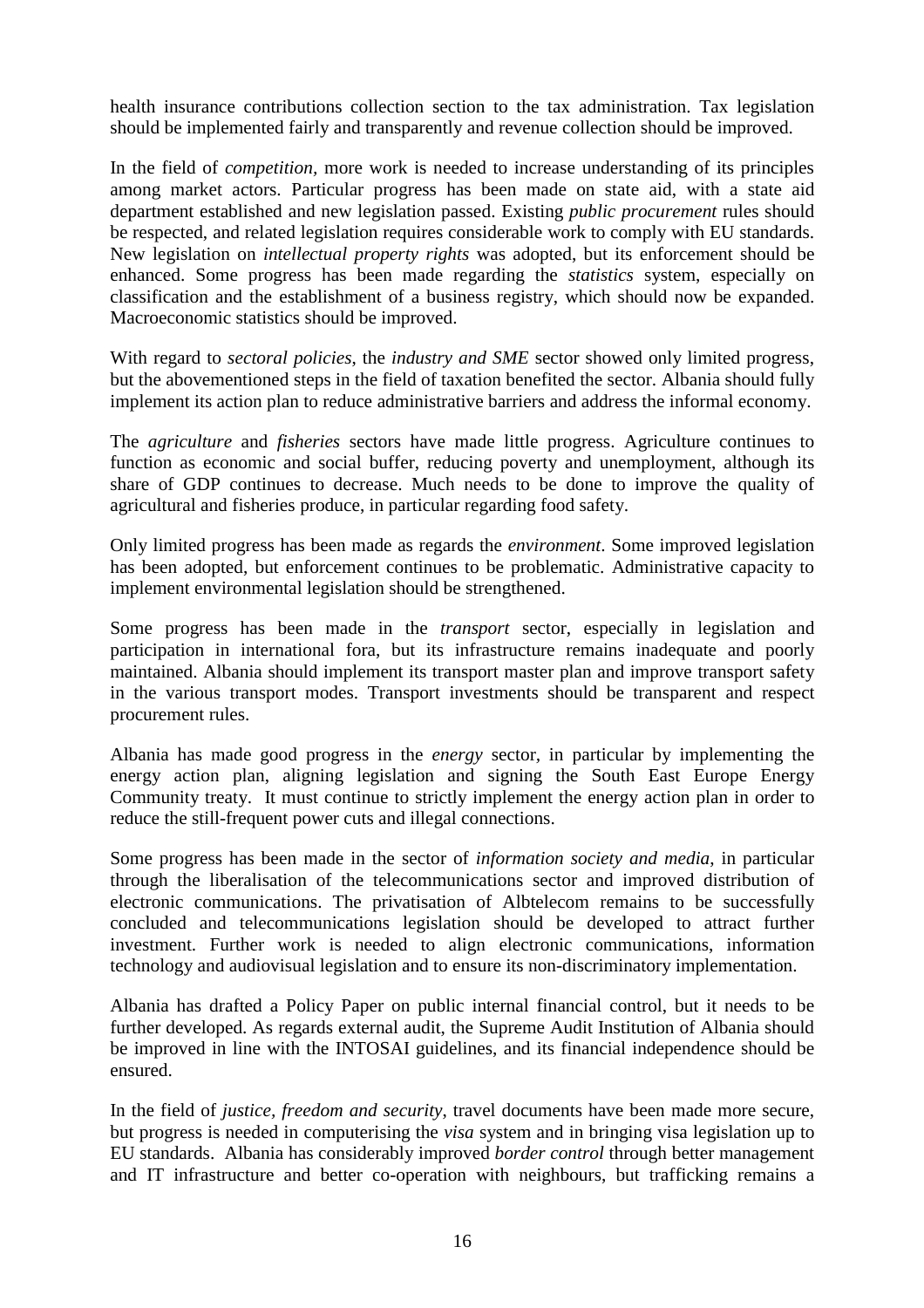significant problem which should be addressed through an integrated border management strategy providing for improved inter-service co-operation and further resources. National strategies were adopted on *migration* and *asylum*, and Albania signed a readmission agreement with the EU. These now need to be funded and implemented.

Progress has been made in fighting *money laundering*, with new implementing legislation and steps to improve inter-agency and regional co-operation. These aspects however need further work, focusing on results, and the Financial Intelligence Unit, the prosecutor's offices and the police Economic Crime Unit require more resources to function fully effectively.

Albania has made some progress in the fight against the illegal *drugs* trade, approving a National Anti-Drug Strategy, the introduction of special investigative means and asset seizure legislation. Albania nonetheless continues to be a major transit country for drug trafficking and should give higher priority and funding to the implementation of its anti-drug strategy. It should further strengthen enforcement, improve co-ordination both domestically and with foreign partners and prevent the obstruction of anti-drug investigations by public servants.

There has been some progress in enhancing the effectiveness of the Albanian state *police*, with the strengthening of departments dealing with organised crime and corruption, and prosecution and dismissal of increased numbers of often senior police officers for corruption. Albania must nonetheless further improve the equipment and the management of the police, in particular as regards human resources, transparency, autonomy and police records, and should accelerate efforts to reach an agreement with Europol.

Albania has made progress in the fight *against organised crime and terrorism*, adopting a targeted package of laws. Albania has continued to implement the specific action-oriented measures against organised crime and has upgraded key ministry bodies and improved laws on the proceeds of crime. Police intelligence analysis has improved, and sea-borne human trafficking has been reduced. Progress in implementing the action-oriented measures should however be accelerated and concrete steps to improve witness protection are urgently required. Albania should improve inter-agency co-operation, pursue regional and international co-operation more vigorously and use its new legal tools more determinedly to arrest and prosecute organised criminals. The fight against *terrorism* was reinforced by the establishment of a specialist police directorate. Albania has supported international initiatives in the field, expelled suspected supporters of terrorism and is improving airport security. It should accelerate implementation of international conventions and further improve security at Tirana airport.

# *Bosnia and Herzegovina*

As regards the **political situation**, Bosnia and Herzegovina has made progress in further consolidating the stability of its institutions guaranteeing democracy, the rule of law, human rights and respect for and protection of minorities. Most of the Council of Europe postaccession commitments have been fulfilled. Nonetheless, continued efforts remain necessary in order to ensure a non-reversible, self-sustaining state able to assume full responsibility for government.

As regards democratic principles, Bosnia and Herzegovina assumed full organisational and financial responsibility for the 2004 municipal elections. Further progress has been made in implementing the Law on the Council of Ministers and the Law on Ministries. Efforts need now to continue to increase the effectiveness of the executive and legislative bodies, to ensure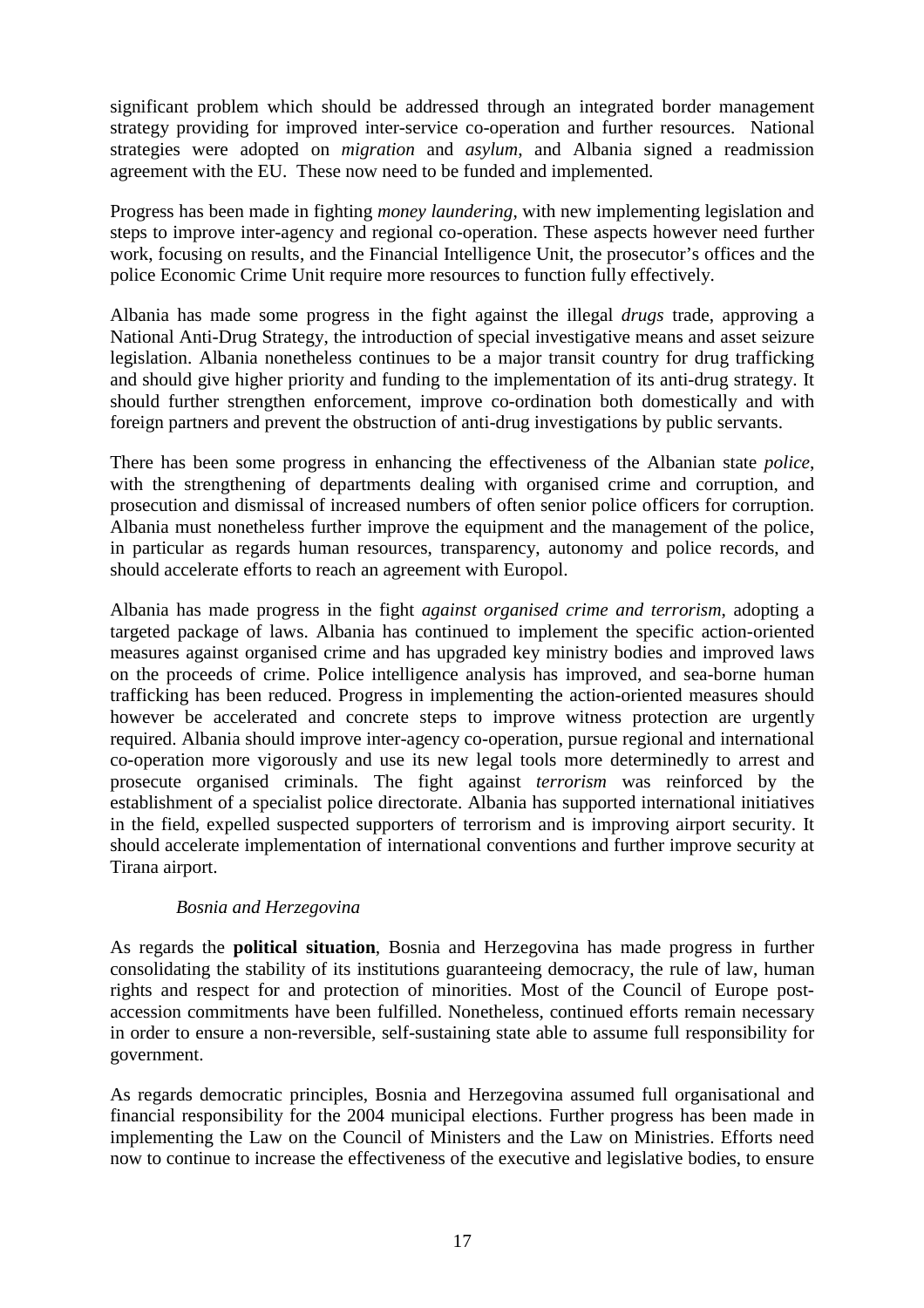that State-level institutions are properly equipped to implement their tasks and to strengthen co-ordination between State and Entities.

Some positive steps have been taken in the field of public administration. A Coordination Office for the Public Administration Reform has been established; the Directorate for European Integration has been reinforced; a review of key public administration sectors has been carried out. Increased efforts are now necessary to create a modern and effective civil service. The comprehensive action plan for public administration reform has not yet been adopted. Lack of the necessary staff and of adequate premises for the various administrations is a recurrent issue. Building up training capacity for civil servants is also crucial.

Progress has been made regarding the judicial system. The legislation establishing a single High Judicial and Prosecutorial Council has been adopted. This legislation has strengthened the independence of the judiciary throughout the country. Bosnia and Herzegovina is progressively taking over responsibility from the international community for the management of its judicial system.

Further efforts are necessary to fight corruption. While prosecution of a number of specific corruption cases has been ensured, many continue to escape justice. Adequate anti-corruption action plans have to be prepared and implemented. The adoption of the law on the conflict of interest has been a positive step. Its consistent implementation needs to be ensured.

Positive developments have taken place regarding the defence reform through the adoption of the legislation necessary for the establishment of a single smaller and professional army, in line with NATO's Partnership for Peace requirements. Regarding police reform, the endorsement by the Entity and State Parliaments of an agreement on the restructuring of the police in accordance with EU requirements is welcome. Proper implementation is now required.

The outstanding legislation supporting refugee returns has been adopted and the Refugee Return Fund has been made operational. Significant progress has been achieved regarding the return of refugees and displaced persons to their pre-war areas. The priority should now be to complete the process and to work towards socioeconomic integration of returnees. The transfer of human rights bodies from international to national responsibility has seen considerable developments. However, continued progress is necessary in order to meet international standards in the area of human and minority rights. In this respect, due attention should be paid to avoiding division of schools along ethnic lines. Efforts should also be devoted to improve the integration of the Roma minority.

Co-operation with ICTY has seen improvements. However, further efforts should be made to achieve full co-operation with the Tribunal so that all indictees be brought to justice. Constructive co-operation with neighbouring countries has continued. Nonetheless, proper implementation of the regional Free Trade Agreements should be ensured. Bosnia and Herzegovina should also make efforts to meet the outstanding Council of Europe postaccession requirements, notably regarding elections and education.

The **economy** of Bosnia and Herzegovina operates only to a limited degree within the framework of functioning market principles. Further vigorous reform efforts are necessary to address the serious shortcomings in competitiveness of the economy.

Economic growth rebounded in 2004 and industrial production picked up. Inflation remained low while inflows of foreign direct investments were significant. Further harmonisation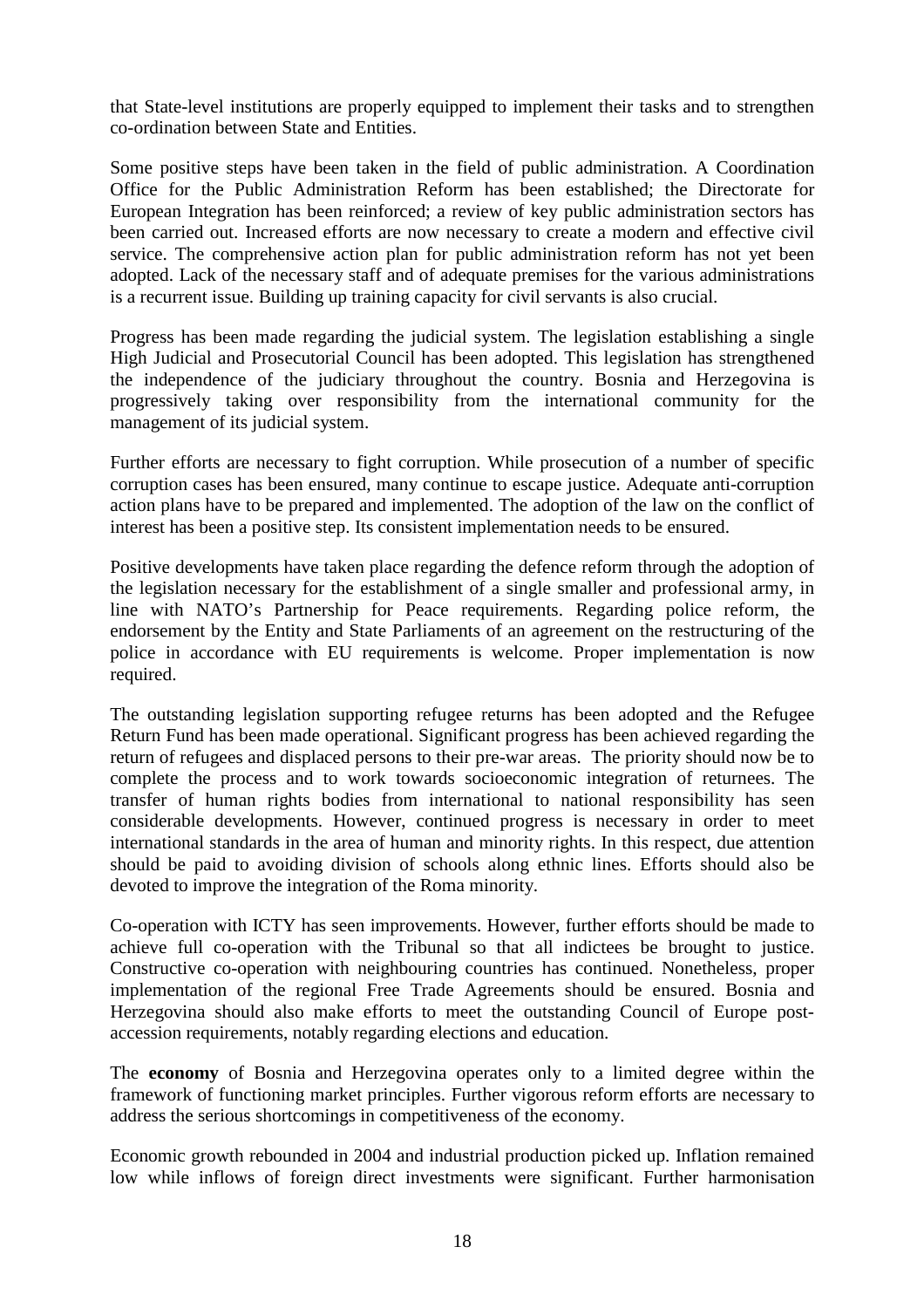between the Entities took place, in particular in the area of indirect taxation where competencies were transferred from the Entities to the Indirect Taxation Authority. This created a new platform for cooperation and other efforts to increase fiscal and economic policy coordination were also made, for example through the establishment of a National Fiscal Council. Some steps to improve the business climate were taken. Banking intermediation deepened further as the regulatory framework continued to improve.

However, unemployment and external imbalances have remained very large and fiscal challenges have risen. To maintain macroeconomic stability and safeguard the sustainability of the currency board a prudent macroeconomic policy mix will be imperative. In order to strengthen the productive base of the economy, the largely loss-making corporate sector must be urgently and profoundly restructured and privatisation be accelerated. In addition, actions to reduce the overall government interference in the economy and to improve the business climate will be essential. The flexibility of the labour market should be enhanced and the judicial system, in particular the handling of bankruptcies and property rights, be strengthened. To successfully manage the fiscal challenges, coordination and analytical capabilities need to be improved and the size of public expenditures to be reduced in real terms. These demanding tasks will require swift action and firm political commitment and cooperation between different levels of government.

Since the last report, Bosnia and Herzegovina has made further progress towards meeting **European standards**. Progress has mainly consisted in adoption of new legislation and the establishment of a number of new institutions. Some efforts regarding the strengthening of administrative capacity have also been registered. It is now necessary to ensure sustained efforts in order to increase its implementation capacity, in particular with a view to a future Stabilisation and Association Agreement.

Regarding *internal market*, Bosnia and Herzegovina has made some progress in the area of *free movement of goods, in particular through the adoption of new legislation on standards,* certification, conformity assessment, general product safety and market surveillance. However, the new legislation is not yet properly implemented. Human and technical resources remain limited and the non-application of conformity assessment on the local production continues to hinder Bosnia and Herzegovina's export capacity. As regards *movement of persons, services and right of establishment*, some additional progress regarding services and establishment has been made, notably through the adoption of legislation in the insurance sector and the establishment of a single registry for companies. No significant developments have taken place in the area of *movement of capital.* 

Bosnia and Herzegovina has made progress in the field of *customs and taxation* through the adoption of new customs legislation, the establishment of a single customs administration and the reorganisation of the customs services. A VAT law has been adopted and preparations for implementation have been made. However, the implementation of this law and the actual collection of VAT are still important challenges. Sustained efforts are required to increase revenue collection, to combat fiscal evasion, corruption and cross-border crime, and to ensure that free zones, customs valuation and origin issues are managed in accordance with EU standards. Specifically on customs valuation, the use of price lists is of great concern. As regards *competition* the establishment of the Competition Council and the adoption of a new competition Law have been positive steps. However, no significant development can be reported in relation to state aids. The *public procurement* system has seen further approximation. Further efforts need now to be made to establish the public procurement agency and the public procurement review body and to make them operational. As regards *intellectual, industrial and commercial property rights (IPR), new legislation foresees the*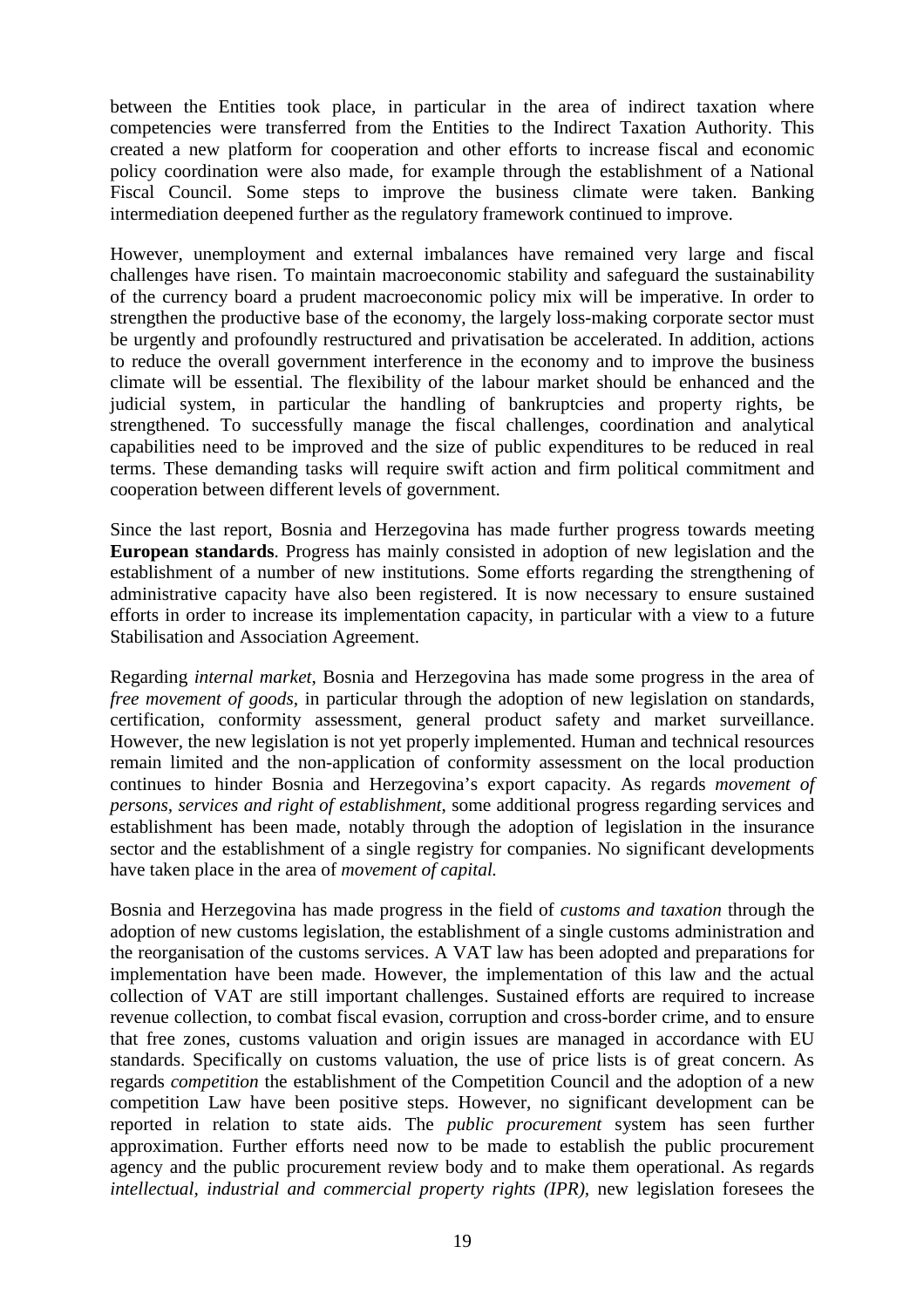establishment of a separate institute for Intellectual Property. Bosnia and Herzegovina has signed a co-operation agreement with the European Patent Organisation and has carried out some actions against piracy. However, implementation and enforcement of IPR legislation remains limited and need to be enhanced.

Regarding *sectoral policies*, Bosnia and Herzegovina has continued its efforts to remove barriers to business and to implement the European Charter for SMEs. However, it has been unable to develop appropriate strategies for the *industry and SMEs* sectors. As regards *agriculture*, some improvements have been made through the adoption of legislation in the veterinary, phytosanitary and food safety areas, but overall strategic planning has been lacking and some of the institutions foreseen by the new legislation have not been established. State-Entity and inter-Entity co-ordination should also be improved. In the area of *environment*, some steps have been taken by Bosnia and Herzegovina in the air, water and waste sectors. Nonetheless, implementation capacity remains limited, due to scarce human and technical resources. In this context the establishment of a well equipped State Environmental Agency should be a priority.

In the area of *transport*, efforts aiming at improving transport infrastructures continue. Legislation on railways has been adopted. Positive developments have also been registered as regards aviation, including in terms of regional co-operation. Nonetheless, sustained efforts are necessary in order to enhance strategic planning, to further improve infrastructure and to ensure the progressive alignment, notably as regards technical and safety standards, social standards and market liberalisation. As regards *energy,* positive developments have taken place in the field of electricity, notably through the establishment of a State-level regulator, and the establishment of an Independent System Operator and a national transmission company. Action plans for the restructuring of the sector have also been adopted by both Entities and co-operation for the establishment of a regional energy market has continued. Bosnia and Herzegovina should now ensure implementation of the various Action Plans, consolidate State and Entity regulatory bodies, accelerate the reform of the gas sector and prepare a comprehensive Energy Policy. Bosnia and Herzegovina has signed the South East Europe Energy Community treaty.

Concerning *information society and media*, some progress has been made. While some steps to strengthen the Regulatory Communications Agency have been taken, the law for the establishment of an Information Society Agency has not been adopted and no progress has been made regarding the liberalisation of the oligopoly fixed-line services. The adoption of the law on the public broadcasting system and the progress made towards the adoption of the State law on public broadcasting service have been positive developments. The corresponding Entity-level legislation should be passed once the public broadcasting service law is formally adopted.

Regarding *justice, freedom and security*, progress has been made in relation to *visa requirements, border control, asylum and migration*. An integrated Border Management Strategy has been adopted and efforts have been made to reduce illegal migration and to increase effectiveness regarding the issuing of visas. Asylum-related responsibilities, performed until now by international bodies, are gradually being taken on by the State authorities. However, staff shortcomings at the Ministry of Security endanger proper implementation of tasks. The number of visas issued at the borders should be further reduced. As regards *money laundering*, the adoption of new legislation and the establishment of the necessary structures have been positive steps. Proper implementation and enforcement of this legislation should now be ensured. Not much has been achieved in the field of fight against *drugs*. Bosnia and Herzegovina should develop a State-level drugs policy, adopt adequate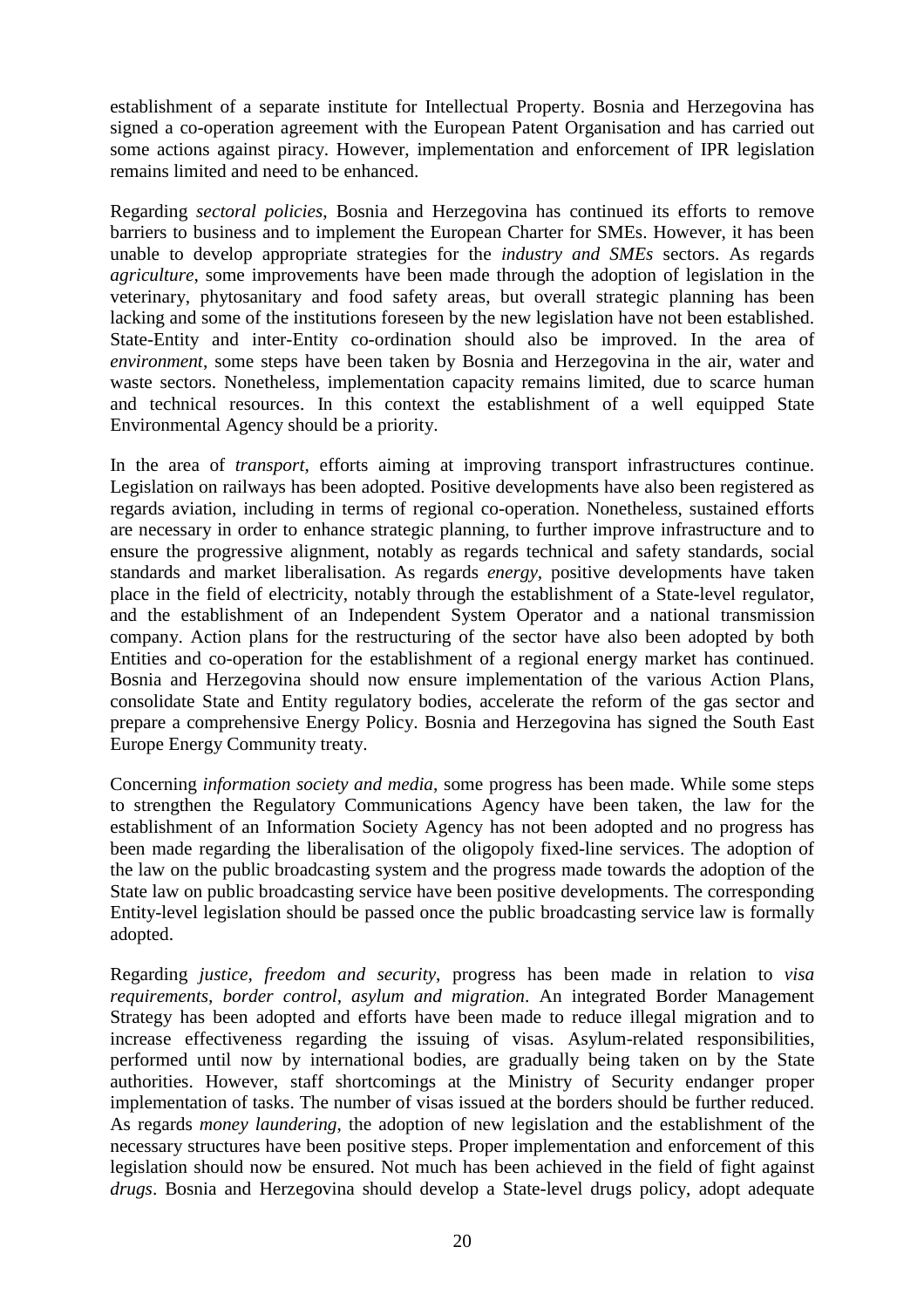legislation on drugs and precursors and establish a State-level office for narcotics in order to be more effective in the fight against drugs trafficking.

There has been some progress in the area of *police*. In addition to the agreement reached on the overall police reform, State-level bodies have been established and are now operational. Intelligence services have been unified. Training and equipment has been provided. Concerning *the fight against organised crime and terrorism*, a strategy against the trafficking in human beings has been adopted. Further steps have been taken in terms of strategy, legislation and structures, and there has been good co-operation with the international community in the area of counter-terrorism. However, increased efforts are necessary, in particular as organised crime is considered a major threat for Bosnia and Herzegovina's stability and overall socio-economic development. The legislation on data protection is still pending and should be adopted without further delay. Proper implementation of laws and prosecution of criminals is paramount.

#### *Croatia*

Croatia faces no major difficulties in meeting the **political criteria** for membership. Problems which had arisen since the Opinion<sup>13</sup> with respect to the requirement for full cooperation with the International Criminal Tribunal for the former Yugoslavia (ICTY) have meanwhile been solved. Croatia has continued to make progress overall but further sustained efforts are required in a number of important areas.

There has been progress in the area of judiciary, including the adoption of a judicial reform strategy and various procedural and organisational improvements, but the scope and challenges faced in this field will require continued serious attention in particular as regards the large overall case backlog and the need to ensure proper enforcement of judgements. There have been improvements in the prosecution of war crimes trials, but an ethnic bias against Serb defendants persists.

Despite some progress in setting up the necessary legislative and institutional framework, efforts aimed at tackling corruption, which remains a serious problem in Croatia, need to be further stepped up.

In the area of human rights and minorities an appropriate legal framework is in place. The position of minorities has in general continued to improve since the Opinion. However, implementation of the Constitutional Law on National Minorities in particular has been slow. Serbs and Roma continue to face discrimination and the need to improve their situation especially with respect to job opportunities and as well as creating a more receptive climate in the majority community is an urgent priority. Implementation of a new Roma strategy has begun, but major challenges lie ahead. Particular attention should be paid to ensuring all ethnically motivated incidents are properly investigated and those responsible prosecuted.

On regional issues, while there has been good progress on refugee return in terms of repossession and reconstruction of housing, a number of foreseen deadlines have not been met. Progress has been particularly weak in implementing housing care programmes for former tenancy rights holders. On-going efforts to create the economic and social conditions necessary for the sustainability of refugee return need to be accelerated. There has been good progress in the area of regional cooperation, both in terms of improvements in bilateral

 $\overline{a}$ 

<sup>13</sup> COM (2004) 257 of 20 April 2004.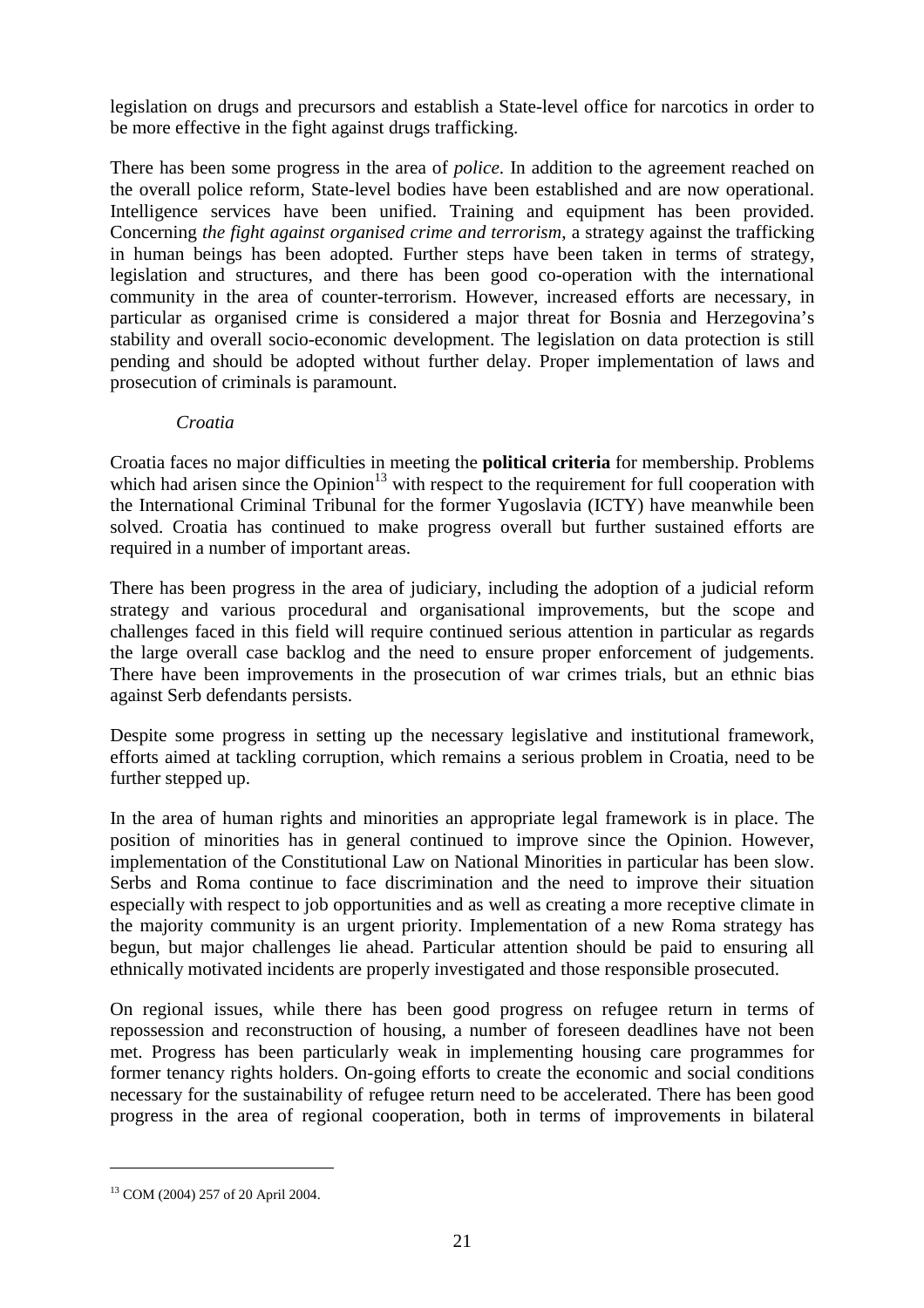relations with neighbouring countries as well as regional initiatives. Croatia has signed the South East Europe Energy Community treaty. However, serious efforts are needed to find definitive solutions to all pending bilateral issues, particularly as regards border issues as well as all open property-related questions. Problems arose since the Opinion with respect to the requirement for full cooperation with the International Criminal Tribunal for the former Yugoslavia (ICTY), contributing directly to the postponement of the start of accession negotiations foreseen in March 2005. The situation has meanwhile improved, however, allowing the ICTY Chief Prosecutor to conclude in October 2005 that cooperation was full. This subsequently paved the way for the Council to conclude on 3 October 2005 that the outstanding condition for the start of accession negotiations had been met. Negotiations were formally launched the same day. In its conclusions, the Council confirmed that sustained full co-operation with the ICTY would remain a requirement for progress throughout the accession progress. Less than full cooperation with ICTY at any stage could lead to the suspension of negotiations.

As regards the **economic criteria**, Croatia can be regarded as a functioning market economy. It should be able to cope with competitive pressure and market forces within the Union in the medium term, provided that it continues implementing its reform programme to remove remaining weaknesses. The political consensus on the fundamentals of a market-based economy appears to have remained. Stability-oriented macroeconomic policies have contributed to a relatively low inflation and stable exchange rate. Significant budget and current account deficits have been reduced and some measures have been taken to enhance expenditure control in health care and in the pension system. The privatisation process has regained some momentum in 2005 and business and land registration procedures have been simplified. The banking sector has continued to grow and supervision has been further strengthened. Road infrastructure has improved due to strong investment in the motorway network. Progress has been made in liberalising the telecommunication sector with positive effects on infrastructure development, following the entry of private service providers. Important initial steps have been taken to restructure the loss-making railway system. Croatia's economy is already well integrated with that of the EU and regional trade integration has strengthened.

However, significant external and fiscal imbalances imply potential risks to macroeconomic stability. Therefore, fiscal consolidation needs to be further strengthened and effectively backed by structural measures, in particular in the area of subsidies and social transfers. The development of a more vivid private sector and foreign direct investment has been hampered by complex rules and deficiencies in public administration and courts as well as by slow market entry and exit procedures. The enforcement of property and creditor rights continues to be undermined by an inefficient judiciary. State interventions in the economy remain significant and little progress has been made with respect to the restructuring of large stateowned enterprises, in particular in the shipbuilding, steel and energy sector. The strengthening of financial discipline of state-owned enterprises remains a particular economic policy challenge. In order to enhance its competitiveness and to improve the prospects for sustained investment and growth, Croatia needs to address the identified weaknesses and problems with determination.

As regards Croatia's **ability to assume the obligations of membership**, Croatia has made some progress since the Opinion, mainly in terms of legislative alignment with the acquis in areas such as free movement of goods and public procurement and in the field of information society. Progress has also been good in the field of education and culture and in foreign, security and defence policy.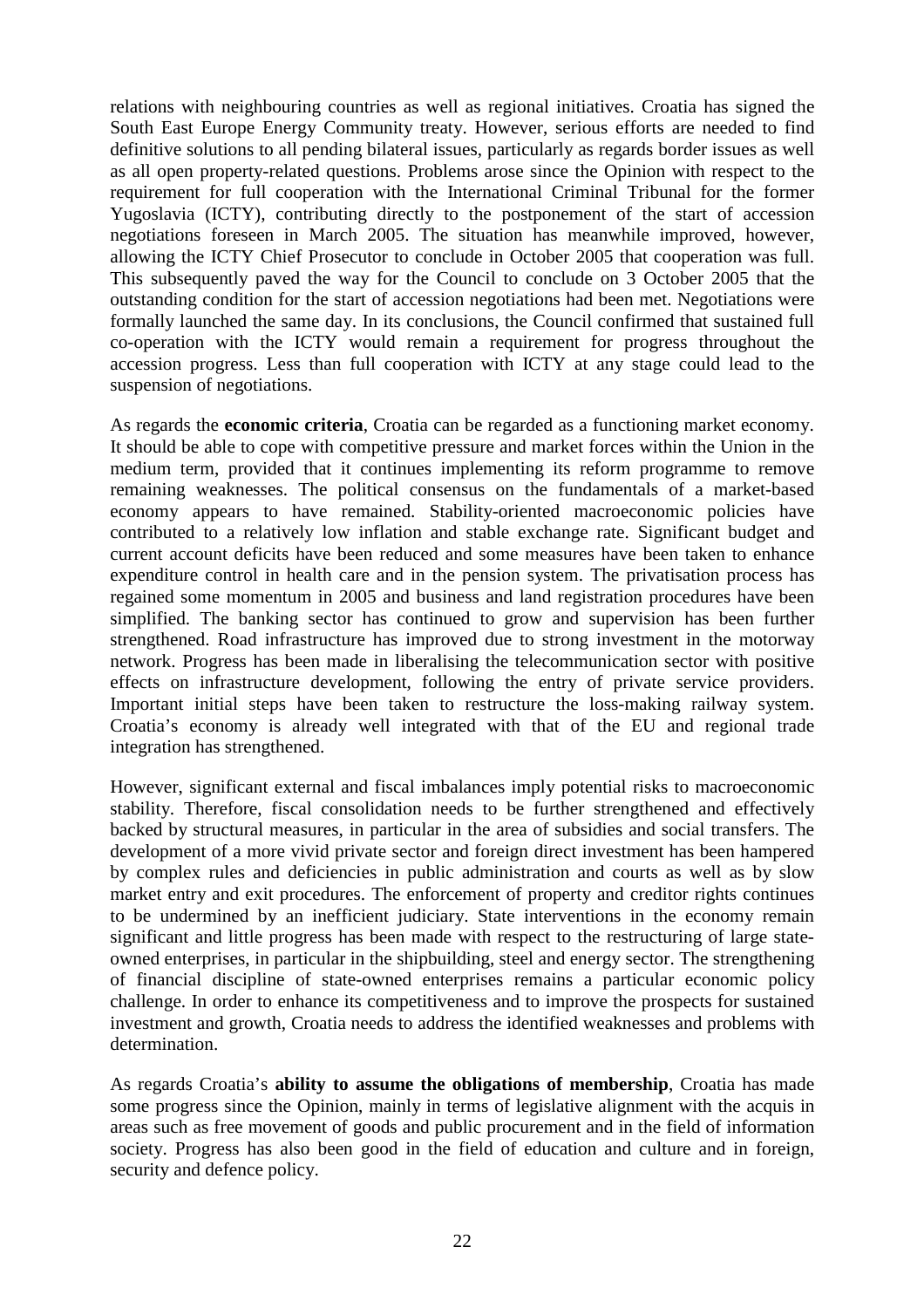Croatia needs to continue legislative alignment across the board, however, while at the same time strengthening administrative and judicial structures that are necessary for the effective enforcement of the acquis. In many cases enforcement is weak and administrative capacity remains uneven.

In particular, increased efforts will be needed to align legislation with the acquis and to effectively implement and enforce in the following fields: Free Movement of Capital, Company Law, Information Society and Media, Fisheries, Transport, Energy, Consumer and Health Protection, Customs Union and Financial Control.

Croatia will need to make considerable and sustained efforts to align legislation with the acquis and to effectively implement and enforce it in the following fields: Free Movement of Goods, Public Procurement, Freedom of Movement for Workers, Rights of Establishment and Free Movement of Services, Financial Services, Competition Policy, Agriculture and Rural Development, Food Safety, Taxation, Social Policy and Employment, Regional Policy, Judiciary and Fundamental Rights, and Justice, Freedom and Security.

Very significant efforts will be required in the area of Environment, including substantial investment and the strengthening of administrative capacity for the enforcement of the acquis.

### *Serbia and Montenegro*

As regards the **political situation** and the state of *democracy and rule of law* in Serbia and Montenegro, constitutional and legal certainty has remained precarious. While the legitimacy of the State Union Parliament has been restored and functioning of the Serbian parliament has improved with the adoption of new rules of procedures, the overall functioning of democratic institutions remains affected by structural weaknesses. No actual progress has taken place as regards the revision of the Constitutions of the two Republics.

Constitutional issues in Serbia and Montenegro, notably with respect to the relationship between its two constituent Republics and the functioning of the institutions of the State Union, should be addressed in a constructive spirit and in full respect of the Constitutional Charter of Serbia and Montenegro. This applies also to a possible referendum on independence of either Republic. Such a referendum will have to comply to and internationally recognised democratic standards, in the light of the forthcoming recommendations of the Venice Commission.

There has been progress in both Republics concerning the legal framework of public administration reform, but the implementation of this reform is still at a very early stage. No progress has taken place as regards the reform of State Union public administration. The level of administrative capacity remains generally low. The administrative structures with a view to the SAA negotiations have been set up at the level of State Union and the two Republics.

Defence reform continues to meet serious obstruction, due to insufficient democratic control and lack of transparent financial management.

The State Union Court has started working although its capacity remains weak and the agreement on the scope of its powers is still largely untested. The transfer of powers of military justice to civilian courts has been implemented smoothly, with the exception of the considerable backlog of the administrative cases. The judiciary has continued to be affected, especially in Serbia, by serious weaknesses and its independence is undermined by undue political interference.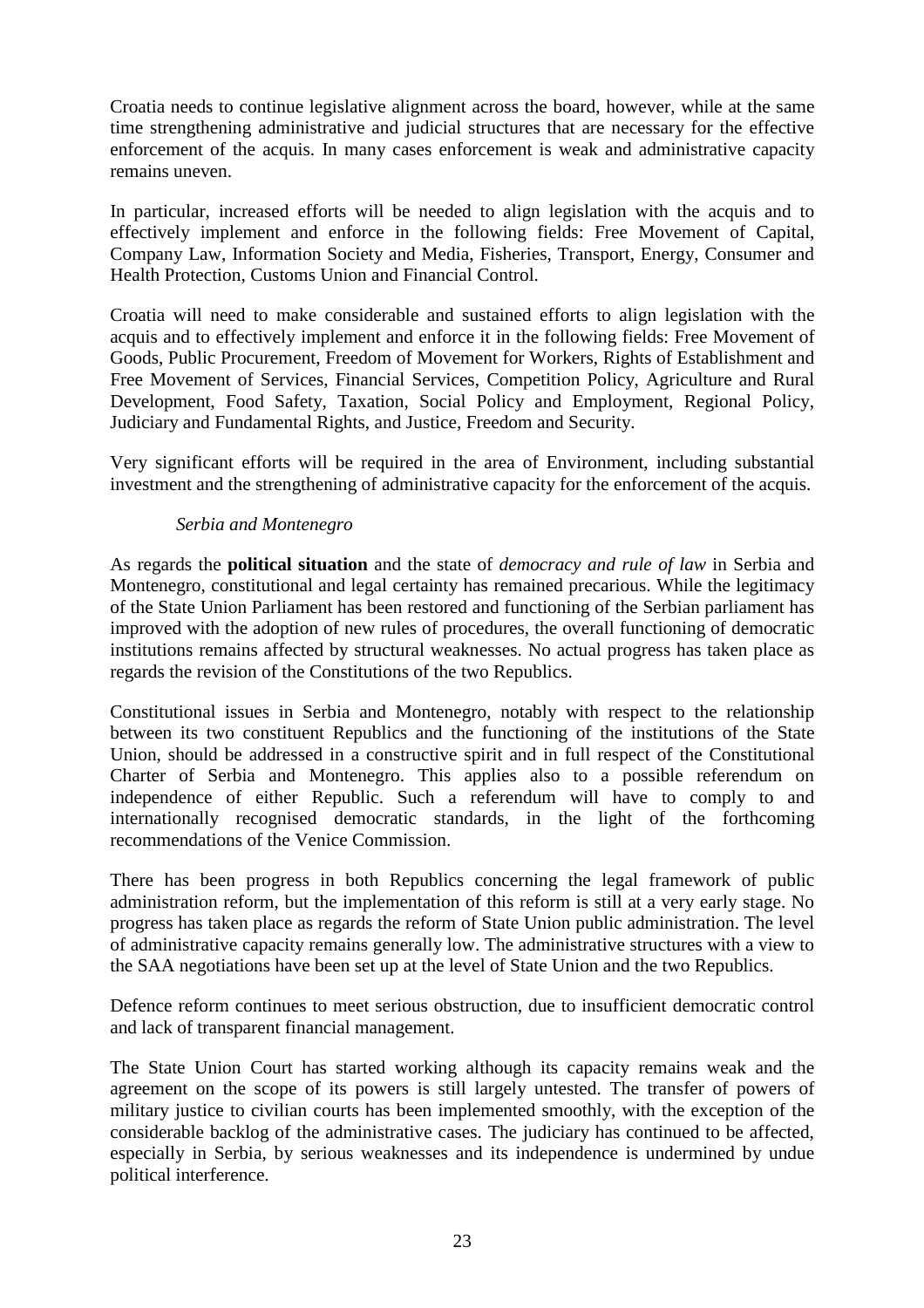Corruption remains a serious concern. Some progress has taken place with the development of anti-corruption strategies which now need to be finalised – in Serbia - and effectively implemented.

As regards the respect for *human rights*, Serbia and Montenegro has made progress in implementing the commitments undertaken by when joining the Council of Europe notably with the appointment of Government Agent for the European Court of Human Rights. There have been problems with regard to freedom of expression and civil society. Cases of police ill-treatment have occurred. Little progress has taken place in relation to the investigation of crimes committed during the previous regime. There is no comprehensive anti-discrimination legislation yet. Respect for *minority rights* has continued to see some progress, but incidents still occur.

Serbia and Montenegro achieved significant progress in *co-operation with the ICTY* in the run-up to the Commission Report on the preparedness to start SAA negotiations, in particular delivering a significant number of indictees to The Hague Tribunal. Since then there continues to be good co-operation with regard to waivers to witnesses and access to documents, though this process is still sometimes obstructed by parts of the administration and the army. Serbia and Montenegro has made some further, though limited, progress to bring remaining fugitives to justice. This progress must be continued until full co-operation with ICTY is achieved.

As regards the respect of the *United Nations Security Council Resolution 1244 on Kosovo*, Belgrade has intensified dialogue with Pristina on technical matters of common interest. However, it has not actively encouraged Kosovo Serbs to participate in the Provisional Institutions of Self-Government. Belgrade's constructive engagement on the Kosovo issue will help to advance Serbia and Montenegro's European perspective, while obstruction could turn into an obstacle.

Regional co-operation at the multilateral and bilateral level continues to improve, although sporadic problems occur.

In both Republics, the **economies** operate to some degree within the framework of functioning market principles. Further vigorous reform efforts are necessary to address the shortcomings in competitiveness.

In Serbia, economic activity remained relatively robust in the first half of 2005. Fiscal tightening continued, reflecting mainly strong domestic demand and improved tax enforcement. The trade deficit narrowed in the first half of 2005 and international reserves have improved. The completion of negotiations with the London Club of commercial creditors in 2004 has contributed to the reduction of the level of external debt. Momentum has been regained in respect to structural reforms and in particular further progress has been made in restructuring and privatisation of the banking system.

However, the government's commitment to macroeconomic stabilisation and structural reform has been mixed. Inflation and wage pressure have mounted and external imbalances remain high. Also labour markets continue to show very significant imbalances. The business environment is still hampered by bureaucratic obstacles and the slow and inefficient functioning of the judiciary system is seriously affecting economic development. The share of the private sector in GDP remains relatively modest and the level of competition low. Despite progress in privatisation, a competitive and dynamic private sector has not yet been established. The government sector still absorbs a large share of resources, undermining the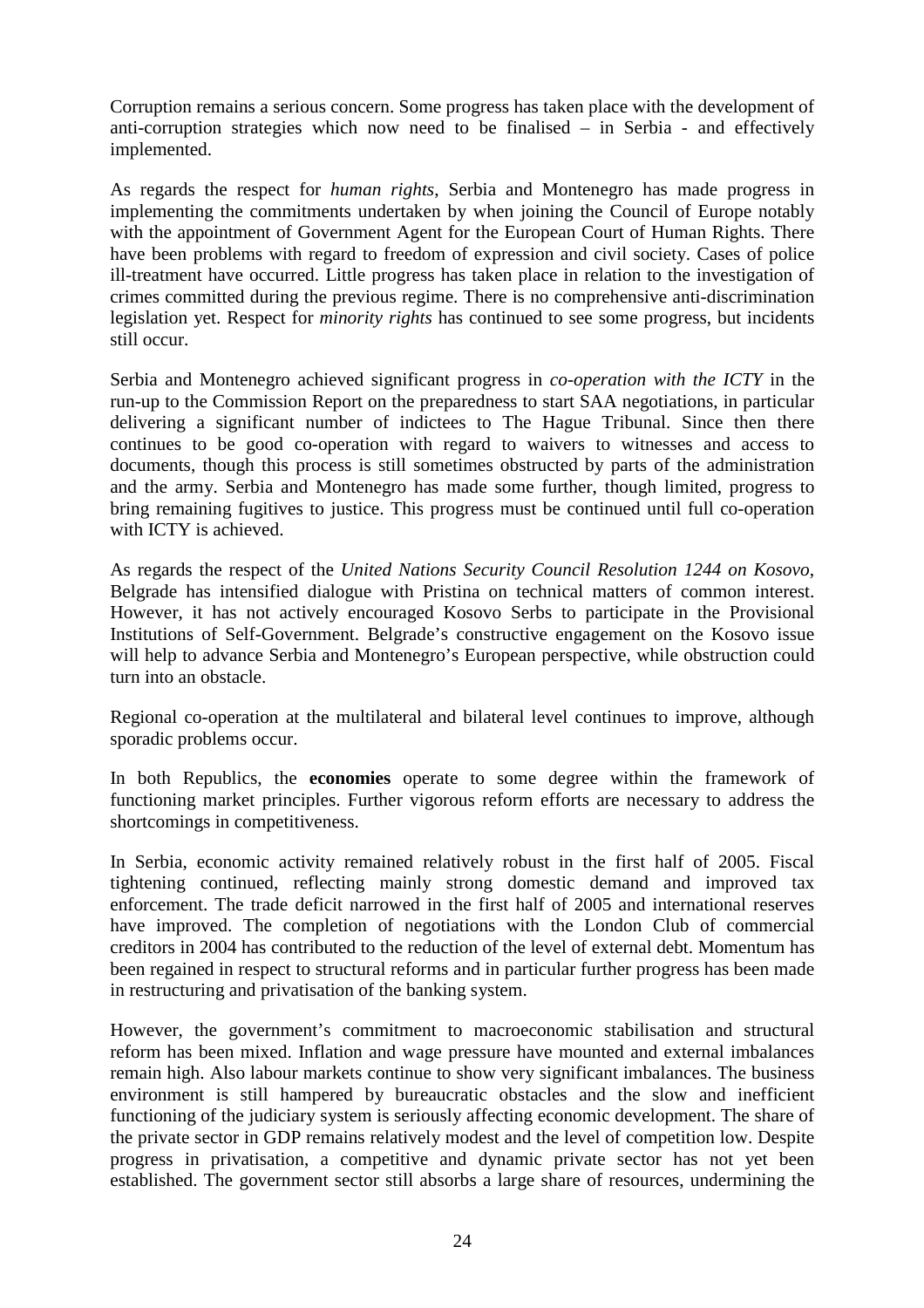free interplay of market forces and hindering an efficient resource allocation. Losses by publicly- and socially-owned companies remain a burden on public finances.

In Montenegro economic growth strengthened. Inflation continued declining further with price liberalisation almost complete. Privatisation has further advanced. Unemployment declined somewhat. The budget deficit narrowed in 2004. Bank lending has risen from low levels as confidence in the banking sector has begun to return.

However, external imbalances widened and external debt increased further. The share of the private sector is still relatively moderate. Private sector development is still impeded by weaknesses in the judiciary. High wage growth negatively affected export competitiveness and employment levels.

Serbia and Montenegro has made progress towards meeting **European standards**. In the area of *internal market*, both Republics have made overall some good progress. They must now continue to make sustained efforts to improve legislative and administrative capacities with a view to future SAA obligations. They must also avoid creating new barriers between them.

Both Republics are making some progress in the area of *free movement of goods*. No particular developments can be reported in the field of standardisation and certification. In the areas of *movement of persons and the right of establishment*, no substantial developments have taken place. As for the *freedom to provide services*, good progress can be reported in Serbia which adopted a package of new laws in the area of financial services. Limited developments have been registered in both Republics as regards *free movement of capital*. In Montenegro a new foreign exchange law and a law on foreign current and capital transactions further liberalising capital movements were adopted. No progress was made in ensuring the free movement of capital within the State Union as the two republican Central Banks have not yet completed the agreement on a fully operational system of corresponding accounts.

Some progress has been reported in the area of *customs*. Serbia adopted amendments to the customs law, and to the customs tariffs law harmonising the tariff nomenclature with the EU combined nomenclature. Montenegro adopted amendments to the customs law and to the customs service law. The administrative and operational capacity of the two republican customs authorities is improving but still needs to be strengthened significantly. In the area of *competition*, both Republics have adopted new anti-trust legislation and have set up basic structures to monitor state aid. Further efforts are required to make the republican regimes for anti-trust and state aid control operational. In the field of *public procurement*, no legislative or administrative developments have been registered in Serbia. Montenegro has done some limited progress by including State Union institutions within the scope of procurement rules. Administrative capacity to implement and enforce procurement legislation needs to be considerably strengthened, especially in Montenegro. Both Republics should ensure that operators from one Republic can benefit from national treatment in the other and that State Union institutions are covered by statutory procurement rules. Concerning *intellectual property rights*, some legislative progress has been registered in both Republics. Montenegro adopted a framework law for the implementation of intellectual property rights. Enforcement is gradually improving but further actions need to be vigorously pursued. The role of the State Union Intellectual Property Office must be fully recognised by the two Republics and this Office needs to be provided with the necessary administrative capacity to perform its tasks.

As regards *sectoral policies*, there has been some progress, although uneven. In the area of *industry and small and medium enterprises*, both Republics have done some progress with the implementation of the European Charter for Small and Medium Enterprises. Some progress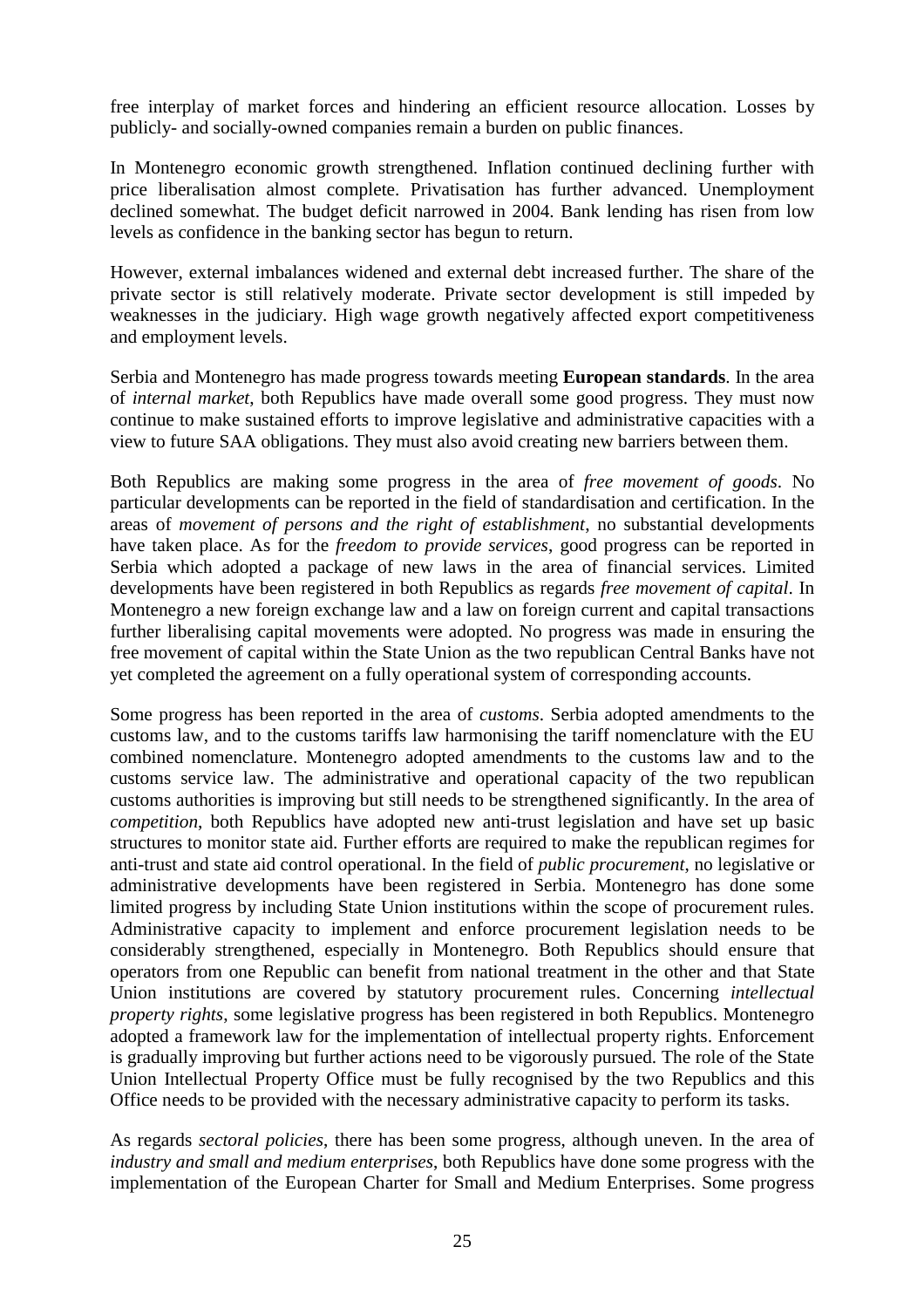has been made in the area of *agriculture*. In particular, Serbia has strengthened the administrative capacity of the Ministry of Agriculture and has passed new framework veterinary laws. Concerning *environment*, there has been some limited progress in both Republics. In particular, Montenegro adopted a Law on Integrated Prevention and Control of Pollution. Both Republics have made some progress in the *transport* field, in particular through the participation in the South East Europe Core Regional Transport Network. In the *energy* field, both Republics have made progress. In Serbia the Energy Agency has become operational and energy development strategy for the period up to 2015 has been approved. The unbundling process of the state electricity utility continues. In Montenegro, some progress has been achieved in restructuring the electricity sector. Serbia and Montenegro have signed the South East Europe Energy Community treaty.

Concerning *information society and media*, some progress has been registered. In Serbia, the exclusive monopoly of fixed lines has come to an end but the Telecommunications Agency is still not operational due to lack of financing. In Montenegro, the privatisation process of the fixed-line telecom provider has been finalised. As regards *audiovisual* policy, no progress has taken place in Serbia which amended its broadcasting law to extend of the deadline for the transformation of the Serbian Radio Television from its present government-controlled role into a public broadcasting service, as well as to postponement of the privatization of broadcasters operated by local governments. In Montenegro the Broadcasting Council has implemented a tender for licenses of the use of the spectrum.

As regards *justice, freedom and security*, no actual progress has taken place in the areas where responsibilities are shared between the State union and the two Republics. The two Republics continue to operate different *visa* regimes. In both Republics, national strategies on integrated *border control* are still in preparation and - in Serbia - the transfer of border control from the State Union army to the police has been delayed. In the field of *asylum*, the two Republics have not yet adopted the laws that are necessary for the implementation of the State Union framework law. As regards *migration*, the readmission agreements have to be fully enforced.

As regards the areas falling within the remit of the Republics, some legislative progress has taken place concerning the fight against *money laundering.* As regards *police* reform, progress has taken place in Montenegro with the adoption of the laws on the police and the national security agency. In Serbia, the new legislation on police and security services is still pending. *Organised crime* remains a source of serious concern in both Republics. A strategy on fight against corruption and organised crime has been adopted by Montenegro.

#### *Kosovo*

The **political situation** in Kosovo remained stable during the parliamentary elections and the subsequent establishment of the coalition government, as well as on the occasion of the ICTY indictment and voluntary surrender of the former Prime Minister. However, substantial democratic and efficiency deficits weaken the performance of the provisional institutions of self-government.

Relations between Kosovo Serbs and Kosovo Albanians have remained strained. The Kosovo Serbs' boycott of the 2004 elections undermined their capacity to address their community's legitimate concerns through democratic means. At the same time, the Kosovo Albanian majority failed to create the necessary conditions to facilitate Kosovo Serb participation in the political process. The implementation of local self government reform was significantly hampered by this situation.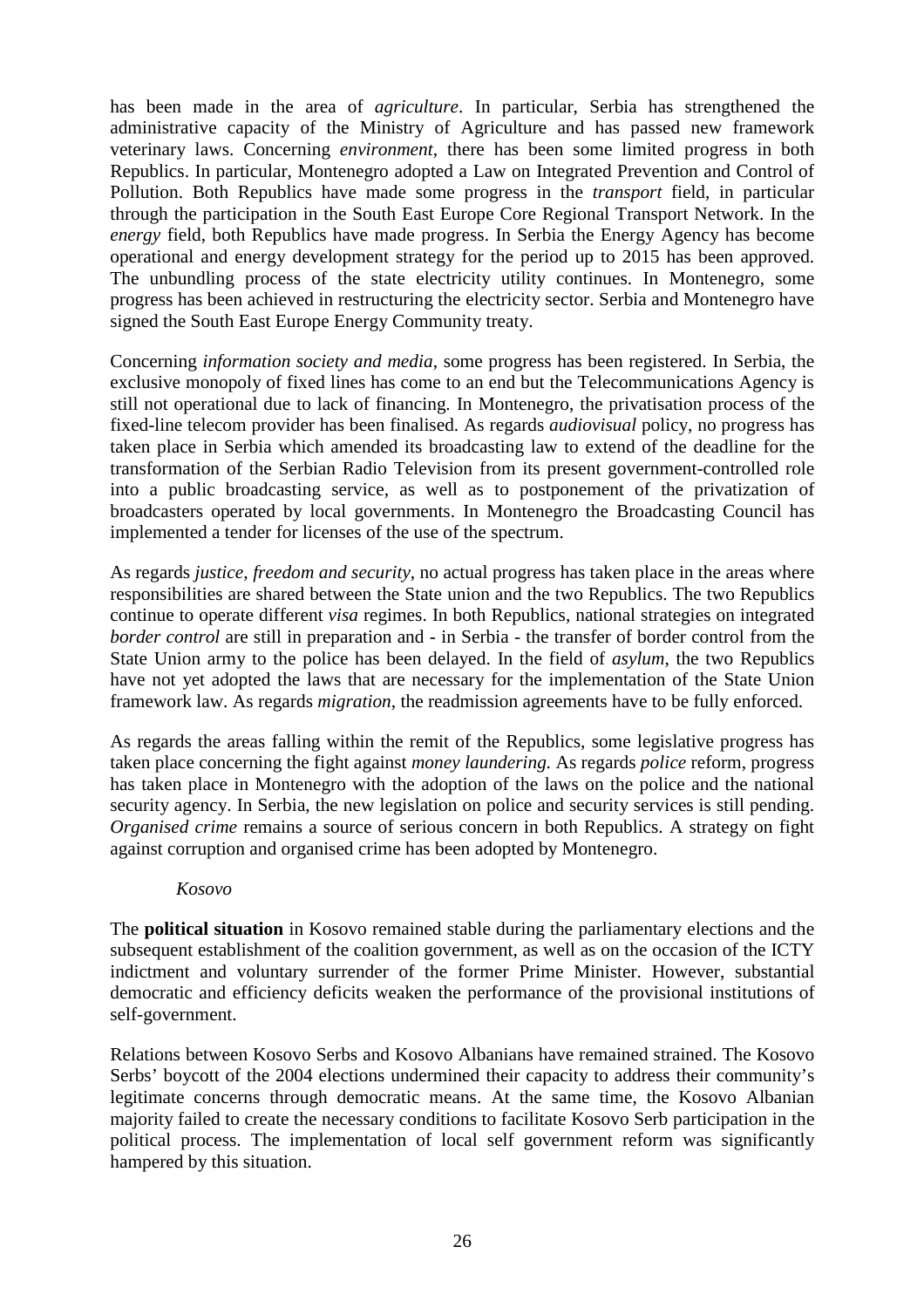Overall, the rule of law needs to be significantly strengthened. One underlying difficulty is the legal uncertainty which exists in relation to the laws that govern Kosovo. The administration of justice continues to be a major problem as the backlog of cases increases. The judicial institutions and the law enforcement agencies need to be substantially improved to be capable of fully enforcing the law, notably as far as property rights and fighting organised and financial crime is concerned. Corruption is widespread and there is a lack of cohesive and forceful action against it.

Kosovo's administrative capacity remains extremely weak. Its public administration is inefficient and subject to political interference, and does not always act equitably. Although a legal basis for the civil service and for public finance management is in place, there is a lack of transparency and accountability. Government coordination must be enhanced and the relationship between the central and municipal level needs to be further defined. Improving basic public service provision to all communities is a priority, not least to help reduce the demand for services provided by the parallel structures that continue to operate in most predominately Kosovo-Serb municipalities.

There has been further progress in enhancing freedom of expression, with the establishment of the regulatory framework for independent media and the establishment of two new academic institutions to foster quality journalism. An anti-discrimination law was adopted but now needs to be fully implemented if it is to properly protect the rights of the most vulnerable, in particular children and women. The ombudsperson institution has continued to play a crucial role in safeguarding human rights and the protection of minorities.

Some outreach efforts have been made on the part of Kosovo's institution to condemn acts of violence against minority groups, to increase minority representation and to encourage return of refugees but they remained just declaratory statements without being translated into practice on the local level. Thus the situation of ethnic minorities continues to be extremely difficult. The use of minority languages in central and municipal authorities is insufficient and hinders participation into the institutions. Minorities' access to public services is also a problem. Regarding the return of refugees and internally displaced people, the number of returnees remains very low. Uncertainty over Kosovo's future status and fears about security, coupled with bleak employment prospects, is discouraging the return of Kosovo Serbs and other communities. Particular attention is required to ensuring a sustainable livelihood for all minority communities already living in Kosovo but the situation of Roma, Ashkalija and Egyptian communities, notably those living in health-hazardous conditions, requires urgent action.

The technical dialogue with Belgrade has resumed and the participation of Kosovo in regional co-operation initiatives has enhanced.

The opening of discussions on Kosovo's future status is a challenge for the entire region. The strong commitment of all parties to a multi-ethnic, stable and democratic Kosovo will be essential to achieve a sustainable settlement that reinforces the security and stability of the region and its further progress towards the EU.

The **economy** of Kosovo operates within an emerging framework of functioning market principles. Further vigorous reform efforts are necessary to address the serious shortcomings in competitiveness of the economy.

Monetary stability continued to be ensured through the use of the euro as the main currency in circulation. Inflation turned negative in the second half of 2004 and in early 2005. Structural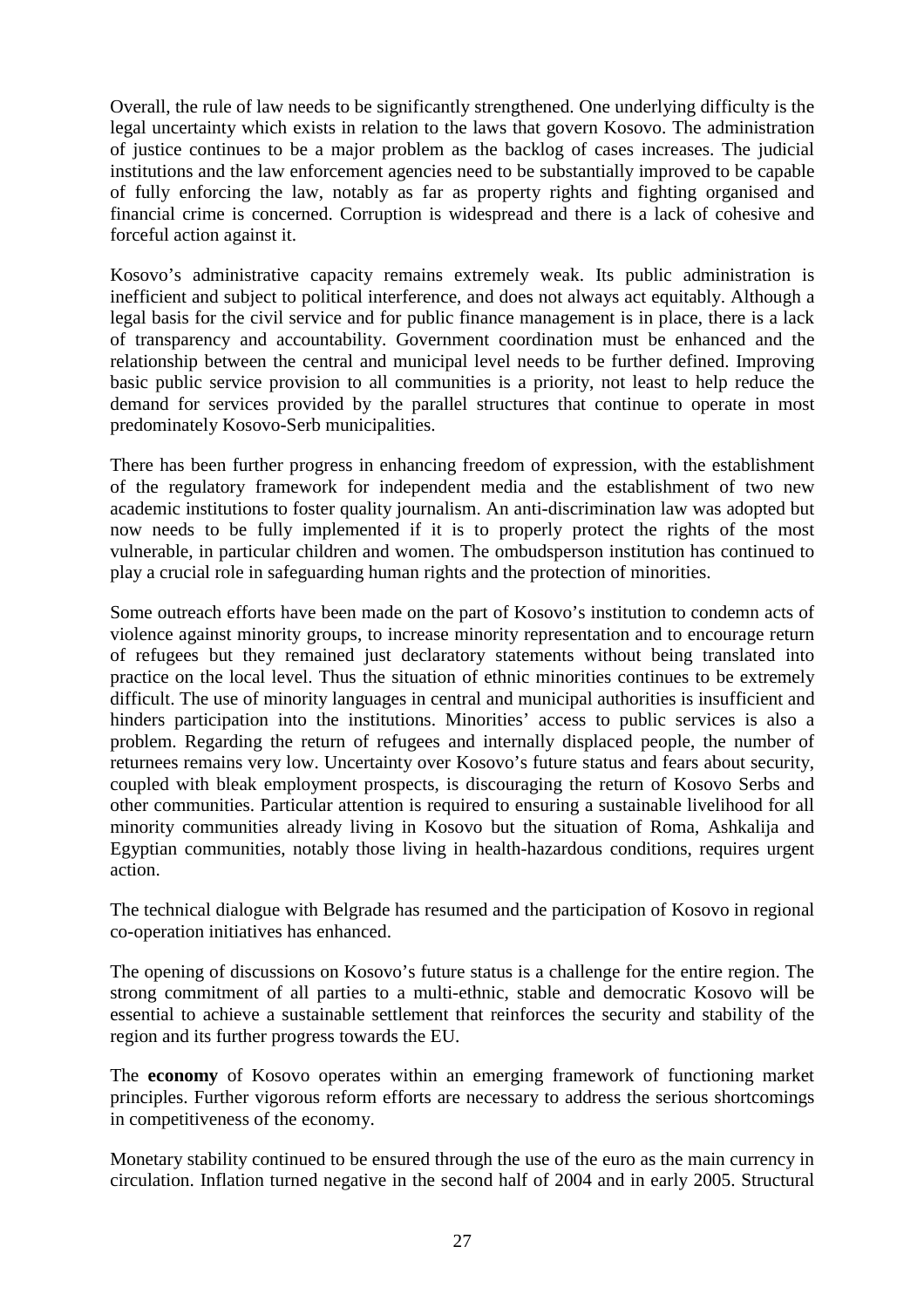reforms progressed, in particular the privatisation of socially-owned enterprises accelerated since mid-2004. Two publicly-owned enterprises were incorporated. The authorities continued pursuing liberal trade and labour market policies and ensuring relatively open market entry and a broadly favourable entrepreneurial environment. Some modest flows of foreign direct investment took place in the context of accelerated privatisation.

However, economic growth has been rather weak, also affected by the decline in support by foreign donors and a lack of dynamism of the economy. Unemployment remains very high and the current account deficit continues to be considerable. The policy mix was not fully appropriate: in particular considerable increases in expenditure have resulted in a sizeable budget deficit in 2004. Restructuring of, the electricity utility has been delayed in particular by a lack of resources to finance its investment needs. The establishment of property rights remains a challenge. Legal uncertainty and weaknesses in law implementation and contract enforcement continue to hinder private sector development and investment. Market exit remains difficult and lengthy owing mainly to weaknesses in the judiciary. Insufficient basic infrastructure continues to impede economic activity. Rises in real wages have undermined Kosovo's export competitiveness.

Kosovo has made progress in terms of alignment to **European standards** in many areas though in an uneven way.

New legislation and policies are now broadly checked for EU compliance from the phase of conception and early stages of drafting in line ministries and through the Office for European Integration Processes. Seven ministries have established EU integration units, some of them supported by external experts. The lack of qualified local legal experts in EU law is an obstacle and difficulties have been encountered in the translation of new legislation. Despite this progress, neither of these civil service structures are fully consolidated, nor is the parliamentary committee on international cooperation and EU integration fully operational yet.

In the area of *internal market*, some progress was made regarding with the adoption of new legislation. The revised law on *public procurement* is based on EU rules, although still under review by the Assembly. No progress can be reported in the area of *intellectual property law*. Positive developments have occurred in the area of *customs* mainly in the implementation of an Integrated Tariff for Kosovo and the Customs Code. Some progress has been made in the field of *taxation* where a progressive alignment with the EU acquis is under way. In 2005 Kosovo moved to a simplified system of two types of income taxes. The collection and control capacity of tax administration needs to be enhanced and fraud in excise duties tackled.

As regards development of *sector policies*, it continued the implementation of the European Charter for Small and Medium Enterprises. A law on support to SME has been promulgated. Despite its potential, Kosovo's *agriculture* remains under-exploited and key challenges such as poor infrastructure, property rights, inappropriate credit, inefficient quality control mechanisms and low education need to be tackled. In the area of *environment* Kosovo has made progress towards approximation to EU acquis with the adoption of legislation on water and air quality, and by-laws on environmental impact assessment. The government approved an Environmental Protection Strategy while a five year Environmental Action Plan is under development. Progress can be reported in the area of *transport* where Kosovo participates in the regional transport initiatives. Pristina airport cam under civilian control and was incorporated. Kosovo participates in the extension of the European Common Aviation Area to South East Europe. Regarding *energy*, Kosovo is a signatory of the South East Europe Energy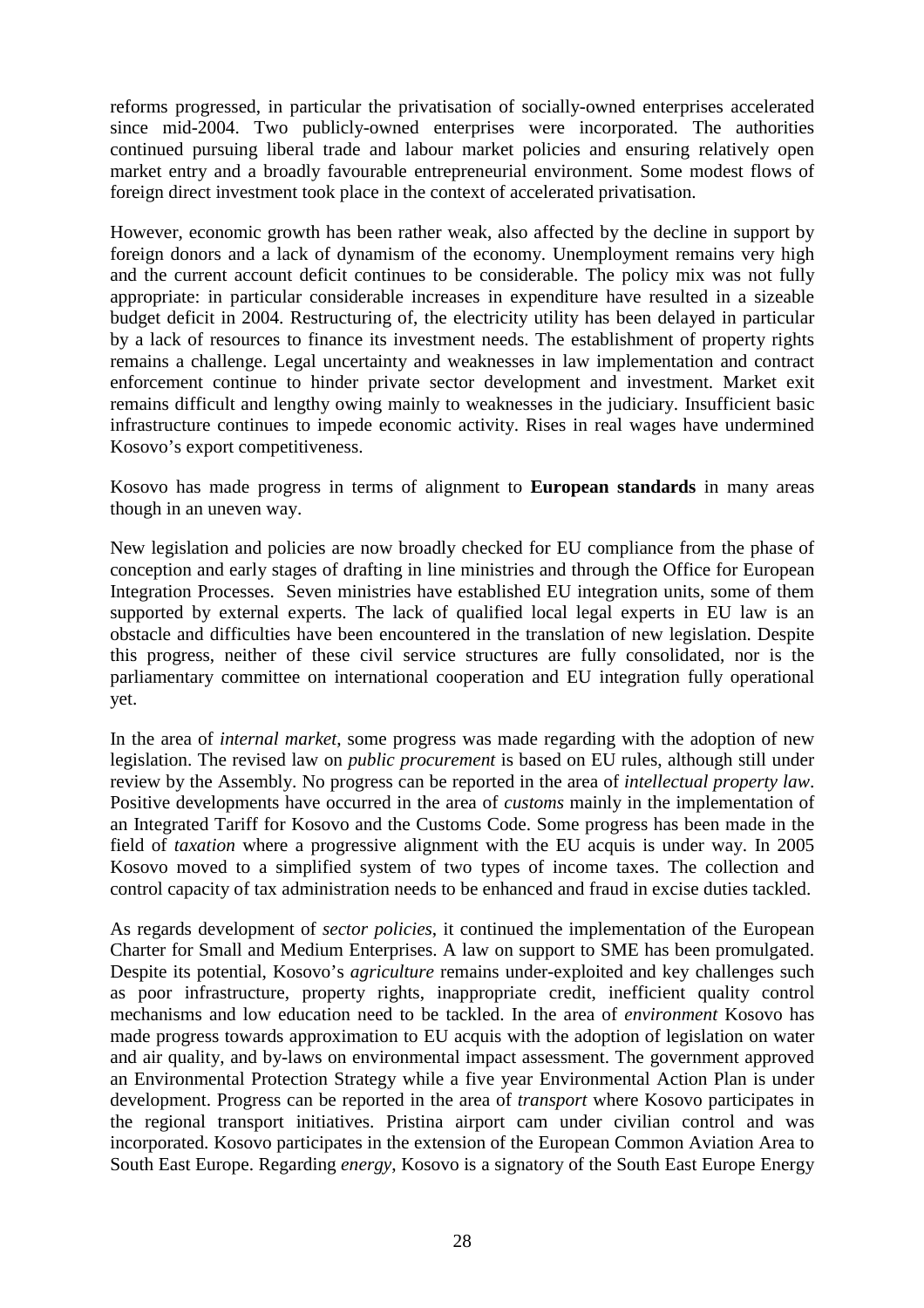Community Treaty. In the area of telecommunications and postal services, new postal codes became effective in June 2005.

As regards *justice, freedom and security*, the situation is still unsatisfactory. Some progress has been made in establishing the legal framework to combat *money laundering* while implementing mechanisms still need to be much improved. A comprehensive anti-*drug* strategy has yet to be established, both in relation to trafficking and the increasing local drug abuse. The transition of power to the Kosovo Police Service is ongoing. However, further capacity building is needed, in particular for investigations and management and leadership skills. More progress is needed to bring perpetrators of crime to justice and enforce rule of law. The *fight against organised crime* and against financial crime must be stepped up and local capacities developed in view of any future further transfer of powers to local authorities.

#### *Turkey*

Political transition is ongoing in Turkey and the country continues to sufficiently fulfil the Copenhagen **political criteria**. Important legislative reforms have now entered into force and should lead to structural changes in the legal system, particularly in the judiciary. However, the pace of change has slowed in 2005 and implementation of the reforms remains uneven. Although human rights violations are diminishing, they continue to occur and there is an urgent need both to implement legislation already in force and, with respect to certain areas, to take further legislative initiatives. Significant further efforts are required as regards fundamental freedoms and human rights, particularly freedom of expression, women's rights, religious freedoms, trade union rights, cultural rights and the further strengthening of the fight against torture and ill-treatment. In particular, Turkey should integrate better the reform process into the work of all public authorities. Turkey's commitment to further political reforms should be translated into more concrete achievements for the benefit of all Turkish citizens regardless of their origin.

As regards *democracy and the rule of law*, important structural reforms have been put in place, particularly in the area of the functioning of the judiciary. The six pieces of legislation mentioned in the Commission's 2004 recommendation entered into force. However, implementation on the ground remains uneven. On the one hand, several judgements suggest that the judiciary is increasingly acting in accordance with the case law of the European Court of Human Rights. On the other hand, there have been a number of decisions, in particular in relation to the expression of opinions on traditionally sensitive subjects, which have led to both prosecutions and convictions. Reforms concerning civil-military relations have continued, but the armed forces still exert significant influence by issuing public statements on political developments and government policies.

Concerning the *protection of human rights and minorities*, despite some progress, the picture remains mixed. As regards the fight against torture and ill-treatment further provisions have entered into force, adding to the comprehensive legislative framework already in place, and the incidence of such practice is diminishing. Nevertheless, reports of torture and ill-treatment remain frequent and those perpetrating such crimes still often enjoy impunity.

Legislative progress has been achieved with regard to the exercise of fundamental freedoms, notably through the entry into force of a new Penal Code and a new Law on Associations, and in practice both individuals and civil society organisations enjoy greater freedom than in the past. Nevertheless, individuals continue to be prosecuted and convicted for the expression of non-violent opinion and certain associations continue to face constraints on their activities. In this context court proceedings based on Article 301 will be closely monitored.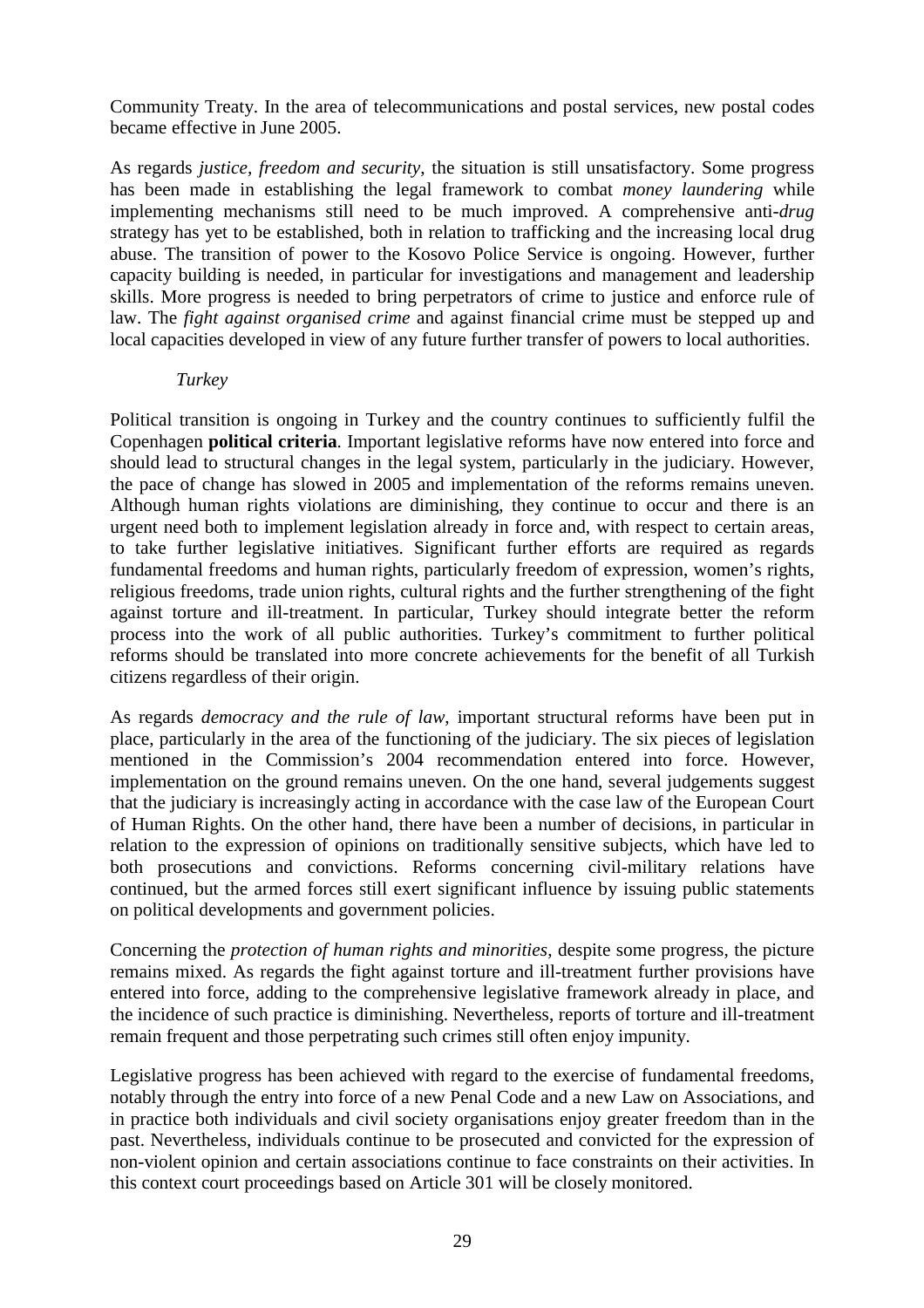There are still reports of the security forces using disproportionate force in the context of demonstrations. As regards freedom of religion, despite some ad hoc measures, religious minorities and communities still lack legal personality. There is an urgent need to address their problems through the adoption of a comprehensive legislative framework in line with European standards. Greater attention is being paid to women's rights, but violence against women remains a matter of serious concern.

Notwithstanding a greater tolerance for the use of languages other than Turkish, the exercise of cultural rights is still precarious. No local broadcasting in Kurdish has yet been authorised, Kurdish language courses have closed down and politicians continue to be convicted for using the Kurdish language in certain contexts. Turkey continues to adopt a restrictive approach to minorities and cultural rights.

Although there is a growing consensus on the need to address the economic, cultural and social development of the Southeast, little concrete progress has been made and the security situation has worsened since the resumption of PKK violence. Internally displaced persons continue to face a number of difficulties.

As regards *regional issues*, the Turkish government has stated on several occasions that it remains committed to a comprehensive settlement of the Cyprus problem in line with the plan presented by the UN Secretary General. Turkey signed the Additional Protocol adapting the EC Turkey Association Agreement to the accession of 10 new Member States on 29 July. At the same time, Turkey issued a unilateral declaration stating that this signature did not amount to formal recognition of the Republic of Cyprus. The EU adopted a declaration on 21 September indicating that Turkey's declaration does not affect Turkey's obligations under the Additional Protocol. The EU declaration stressed that recognition of all Member States was a necessary component of the accession process. It also underlined the need for supporting the efforts of the Secretary General of the UN to bring about a comprehensive settlement of the Cyprus problem which would contribute to peace, stability and harmonious relations in the region. Turkey has continued to impose its veto on Cyprus' membership to certain international organisations as well as to the Wassenaar Agreement on the Code of Conduct on Arms Exports and on Dual Use Goods. Relations between Greece and Turkey have continued to develop positively. However, despite 31 rounds of meetings since 2002, the parties have not yet been able to reach a comprehensive settlement of the outstanding border dispute.

As regards the **economic criteria**, Turkey can be regarded as a functioning market economy, as long as it firmly maintains its recent stabilisation and reform achievements. Turkey should also be able to cope with competitive pressure and market forces within the Union in the medium term, provided that it firmly maintains its stabilisation policy and takes further decisive steps towards structural reforms.

Further significant gains on macroeconomic stabilisation have been achieved over the last year. Due to a rigorous and cautious policy mix, fiscal consolidation continued, debt dynamics improved and inflation further decreased, while economic growth has remained robust. Considerable progress has been made on improving public financial management and control, and as a result fiscal transparency has increased. A significant overhaul of the social security and health systems is ongoing. The successive improvements in the supervisory and regulatory framework of the banking sector and the advances in privatisation are progressively tightening economic agents' financial discipline and improving Turkey's business and investment climate. Foreign direct investment has picked up .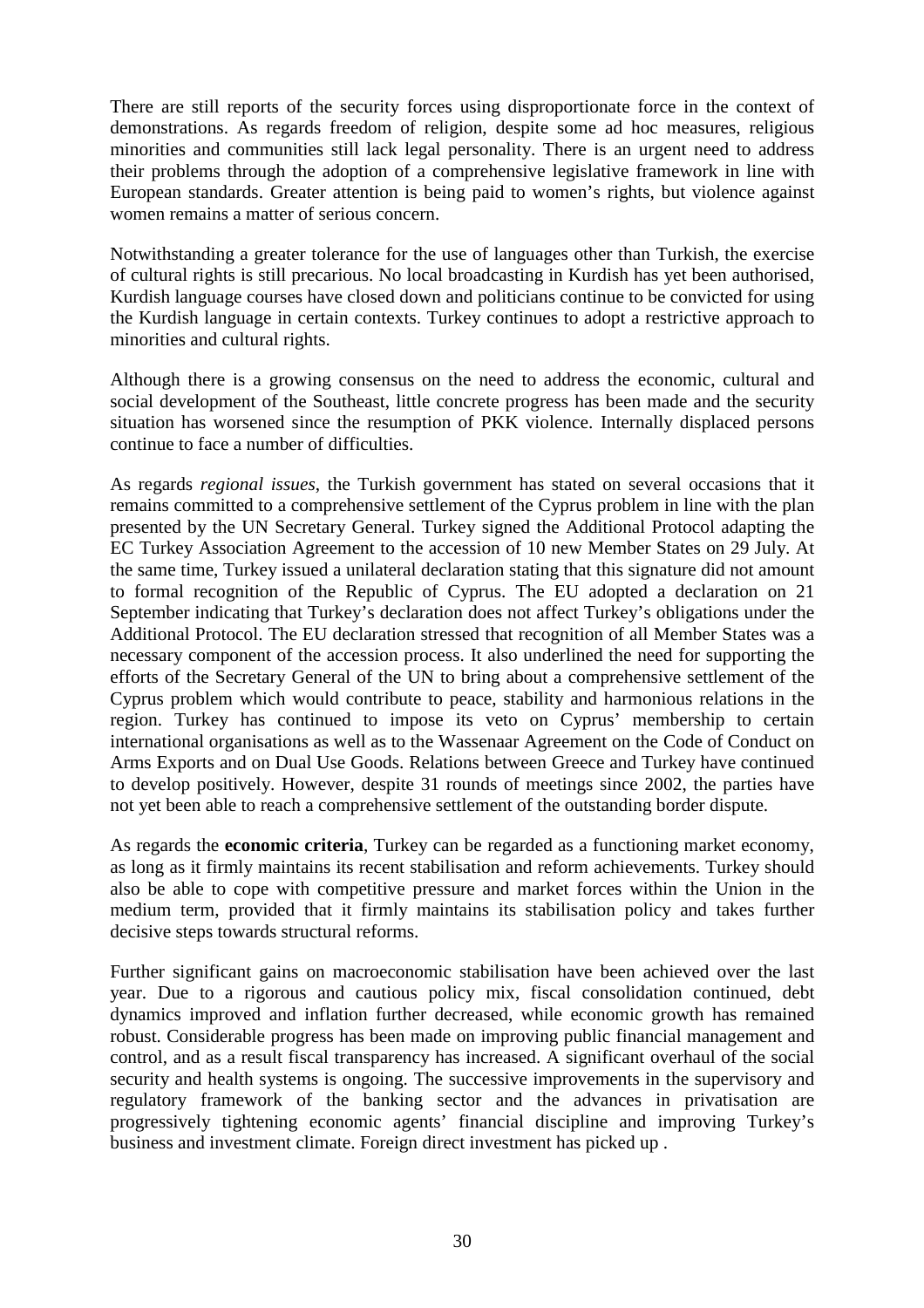To build upon this progress, macroeconomic stabilisation, based on budgetary restraint, should be further pursued. The recent sharp increase in the current account deficit requires careful monitoring and a readiness to take prompt actions. Further structural reforms, in particular aimed at strengthening the rule of law, enhancing privatisation and enterprise restructuring, correcting labour market imbalances and reducing the informal economy should underpin and strengthen the stabilisation process. Resources should be more efficiently allocated, in particular by a reform of key factor markets. Commitments to restrict the total wage bill should be respected. The reform of public expenditures budgetary procedures should be continued and a full implementation of improved regulatory and legal frameworks should be ensured.

As regards Turkey's **ability to adopt and implement the EU legal order**, there has been some, though uneven, progress since 2004. Progress has taken place in the area of *free circulation of goods*, in particular concerning the implementation provisions covered by the new approach, including the possibility for Turkey to notify conformity assessment bodies, as well as market surveillance. For the other areas, i.e. old approach and non harmonised areas, no progress took place. Despite the EC-Turkey Customs Union, circulation of products is not yet entirely free.

*Free movement of capital* has slightly improved. Certain restrictions have been lifted, but foreigners are not allowed to acquire real estate and to engage in certain economic sectors. Some progress has taken place in the important area of money laundering, but alignment remains incomplete.

Some progress took place concerning *company law*, in particular as regards accounting standards and auditing. Overall alignment remains limited for this chapter.

Alignment concerning *intellectual property rights* is advanced, and has further improved. Also some improvement has been made concerning enforcement of the legislation, but this remains the weakest aspect of the system.

In the area of *competition policy*, provisions concerning undertakings (anti trust, and merger control) are satisfactorily aligned and implemented by the competition authority. On the other hand, on state aids, no progress can be reported as regards alignment or enforcement. Therefore alignment remains very limited, despite specific bilateral commitments. Particular attention should be devoted to state aids control in the steel sector.

Some progress has been made concerning *financial services*, and in particular insurance and supplementary pension sector. Progress in the banking sector needs to be consolidated. Nevertheless, overall alignment in this area is limited, and the administrative capacity needs to be reinforced.

In the area of *information society and media*, some progress can be recorded concerning electronic communication and information technologies, where liberalisation proceeded, and information society services. Effective implementation of the legislation would require further development of the administrative capacity. In the area of audiovisual policy, both recent progress and overall alignment remain limited.

Concerning *agriculture* and *fisheries*, progress was very limited. Some initiatives have been taken concerning rural development but these need to be reinforced. Overall the alignment and administrative capacity remain very limited.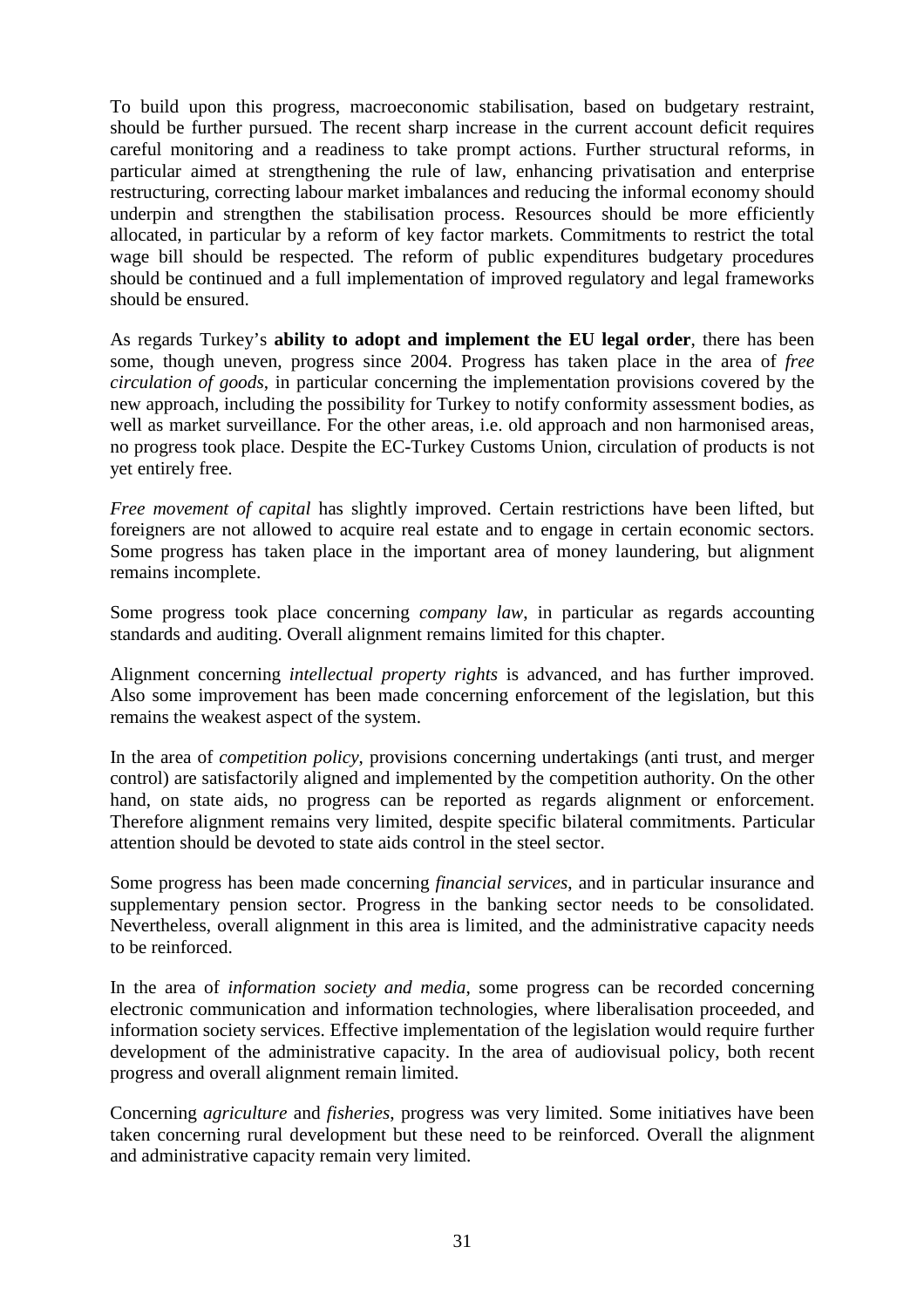Alignment in the areas of *food safety, veterinary and phytosanitary policy* is also fairly limited. Alignment is higher in certain specific sub-sectors of general foodstuff policy, but still incomplete, and implementation appears difficult. The general framework for veterinary policy is not in place. However the administration has started work to identify the problems on the ground and the administrative changes necessary to address them. Phytosanitary policy shows some limited progress. Administrative structures will need major upgrading.

Progress concerning *transport* is uneven among the various modes of transport. Some progress took place concerning road transport, where alignment is more advanced, but implementation remains incomplete. Substantial legislative and institutional reforms are needed in the rail sector. In maritime transport some progress can be reported on legislative alignment and strengthening of administrative capacity. With regard to air transport some progress can be noted although overall alignment remains limited. On *energy*, overall some progress has been achieved, notably as regards security of supply and renewable energies. While progress remained limited concerning the establishment of the internal energy market, there was none concerning state aids in the sector, nor energy efficiency. If Turkey develops a nuclear energy generation capacity, administrative capacities must be strengthened to ensure a high level of nuclear safety. Some progress has been made concerning radiation protection.

Progress in the area of *taxation* is limited, as concerns both indirect taxation, and direct taxation. Overall the Turkish fiscal regime is partially complying with the acquis, but substantial alignment is still required. The size of the informal economy remains an issue. The administrative capacity needs extensive upgrading.

Some progress has been recorded concerning *statistics*, and in particular as regards classifications, sector statistics. The alignment with the acquis is currently limited, but cooperation between Eurostat and the State Institute of Statistics is continuing. Some progress was made in the area of *employment and social policy*. However, while alignment is relatively advanced on health and safety at work, substantial efforts are still required in areas such as social dialogue, gender equality and antidiscrimination. A major task lies ahead as concerns implementation and strengthening of administrative capacity.

The Turkish strategy concerning *industrial policy* is already largely in line with the basic principles of the EU. Since the previous Report some additional progress can be reported, in particular for SME policy. Progress is uneven on *regional policy and coordination of structural instruments*. No development took place since the previous Report on territorial organisation, and programming. Progress has taken place in the legislative framework, and financial management and control. Considerable efforts remain necessary to set up the institutional structures. Administrations involved in regional policy should be established, both at central and regional level, and subsequently upgraded.

In the areas covered by the *judiciary and fundamental rights*, Turkey has made progress in aligning with EU standards and practices concerning the judiciary and anti-corruption measures. However, further steps are needed to ensure the independence and efficiency of the judiciary. On corruption, further action is necessary to improve the efficiency of the relevant bodies established to combat corruption and to raise public awareness of corruption as a serious criminal offence.

Turkey continued to align its legislation with the acquis in the area of *justice freedom and security*. Overall, the Turkish legislation is partly in line with the acquis. Further progress is necessary in a number of areas such as adoption of a law on protection of personal data, adoption and implementation of the National Action Plan on Border Management,